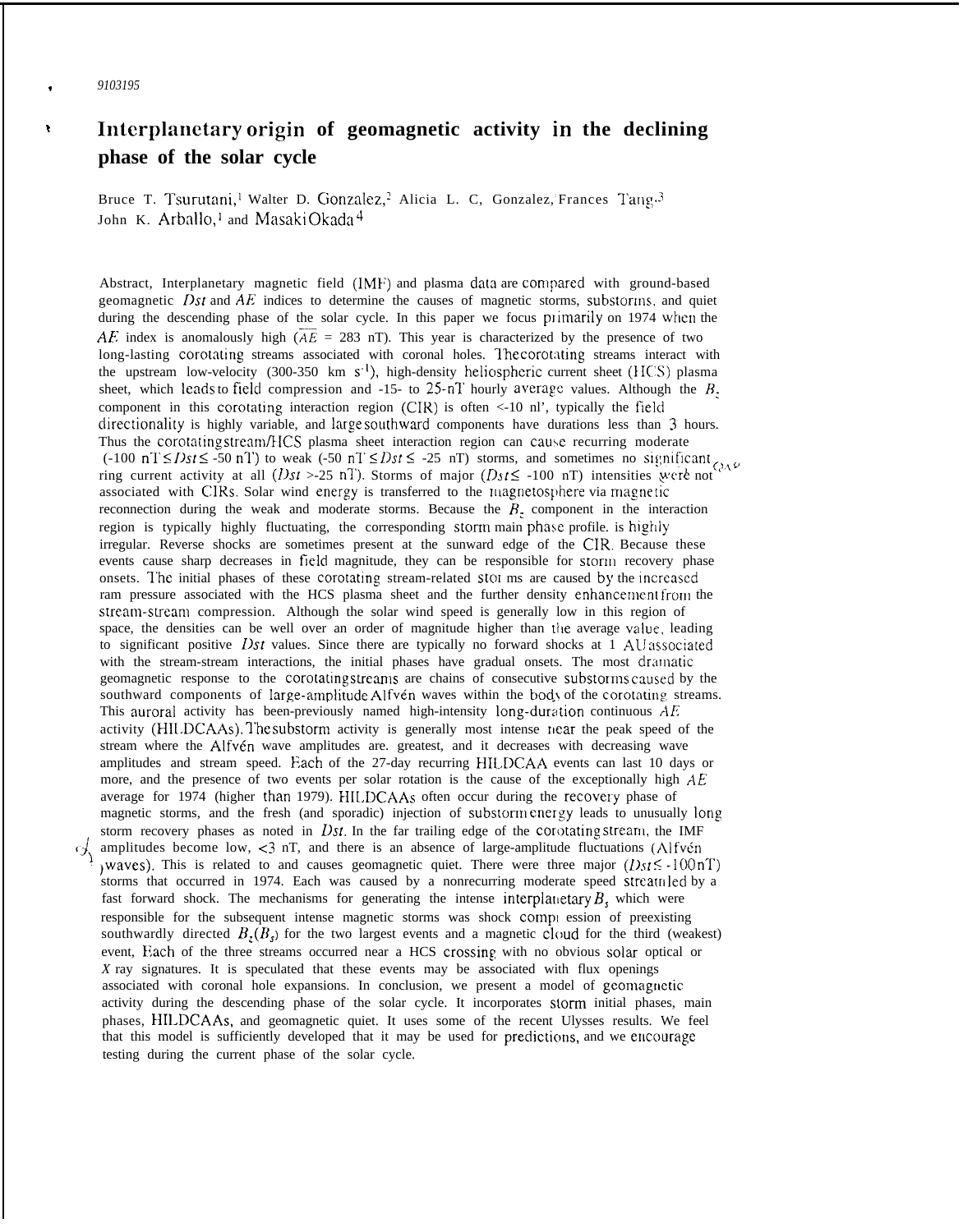# **Introduction**

Recently, considerable attention has focused on the interplanetary and solar causes of geomagnetic storms (here we use the *Gonzalez et al.* [1994] definition of a magnetic storm as an event with substantially negative  $D_{st}$ ) that have occurred at and near solar maximum [Gonzalez and Tsurutani, 1987; Burlaga et al., *1987; 7Juni(ani et al., 1988, 1992; Tang* ef al., *1989;* Gonzalez et al., 1989, 1992, 1994; Gosling et al., 1990, 1991; *floeksema and Zlmo,* 1992; Crooker et al., 1992a; *Farrugia el al.,* 1993a, b; *Tsurukmi and Gonzalez, 1995a].* Almost all of the large storm events were associated with fast ejects that have impinged upon the Earth's magnetosphere, The mechanisms causing the geomagnetic activity have been shown to be compressed southward directed magnetic fields  $(B<sub>s</sub>)$  behind interplanetary shocks *[Tsurutani et al., 1988]* or southward fields within the magnetic cloud *[Burlaga, et al., 1981; Klein and Burlaga, 1982]* portion of the driver gases (see *Gorrzale: ef al.* [1994] for a review), Magnetic reconnection [Dungey, 196  $l$ ] between the interplanetary and magnetopause fields is the energy transfer mechanism creating the storms.

I)uring the descending phase of [he solar cycle, high-velocity solar ejects occur less frequently, and corotating high-speed streams occur more often *[Feyrrrnm and Gu,* 1986]. I'he corotating streams have been associated with polar coronal holes *[Krieger et al., 1973, 1974; Tirnorh,v er al,, 1975]* that have extended to latitudes close [o the ecliptic plane *[Burlagaet al., 1978].* Because the holes are (relatively) fixed ar the Sun, the high-speed streams "corotate" with the Sun's ~27 day rotation rate *[Timothy* et al,, 1975].

It has been known for a long time [Bartels, 193S; *Chapman and Ilar!els, 1940; Dessler and Fejer, 1963]* that moderate level geomagnetic activity can occur with a -27 day period, Clearly, it is the corotating streams [Burlaga and Lepping, 1977; Sheeley er al., 1977; *Burlaga et al.*, 197 S], the preceding heliospheric current sheet (HCS) crossings *[Smith et al.,* 1978], or the strearnstream interaction regions [Belcher and Davis, 1971; Pizzo, 1985] that are responsible for such geomagnetic activity. It is the purpose of this paper to determine what solar wind plasma and magnetic field features are responsible for geomagnetic storms, substorms, and geomagnetic quiet during the descending phase of the solar cycle when the corotating streams dominate in occurrence rate over fast ejccta. There are severai reasons to expect that the cause of geomagnetic activity will be considerably different than during solar maximum. The corotating streams are not expected to have embedded magnetic clouds with intense southward fields, Also, because the plasma is continuously emitted from [he coronal holes, fast forward (and reverse) shocks should only form at the corotating interaction region (CIR) boundaries *[Srnifh and Woffe,* 1976]; for example, see Figure 13 of *Belcher and Davis [* 1971]. Pioneer 10 and 11 observations have shown that fast forward shocks associated with corotating streams typically do not form until -1.5 AU from the Sun, and reverse shocks not until -2.5 AU [Smirh and Wolfe, 1976]. The absence of a forward shock at the antisolar edge of a fast stream and a -27-day recurrence of the stream has been used to identify such corotating structures.

This paper will attempt to build on previous solar wind works which have dealt with the plasma density enhancements near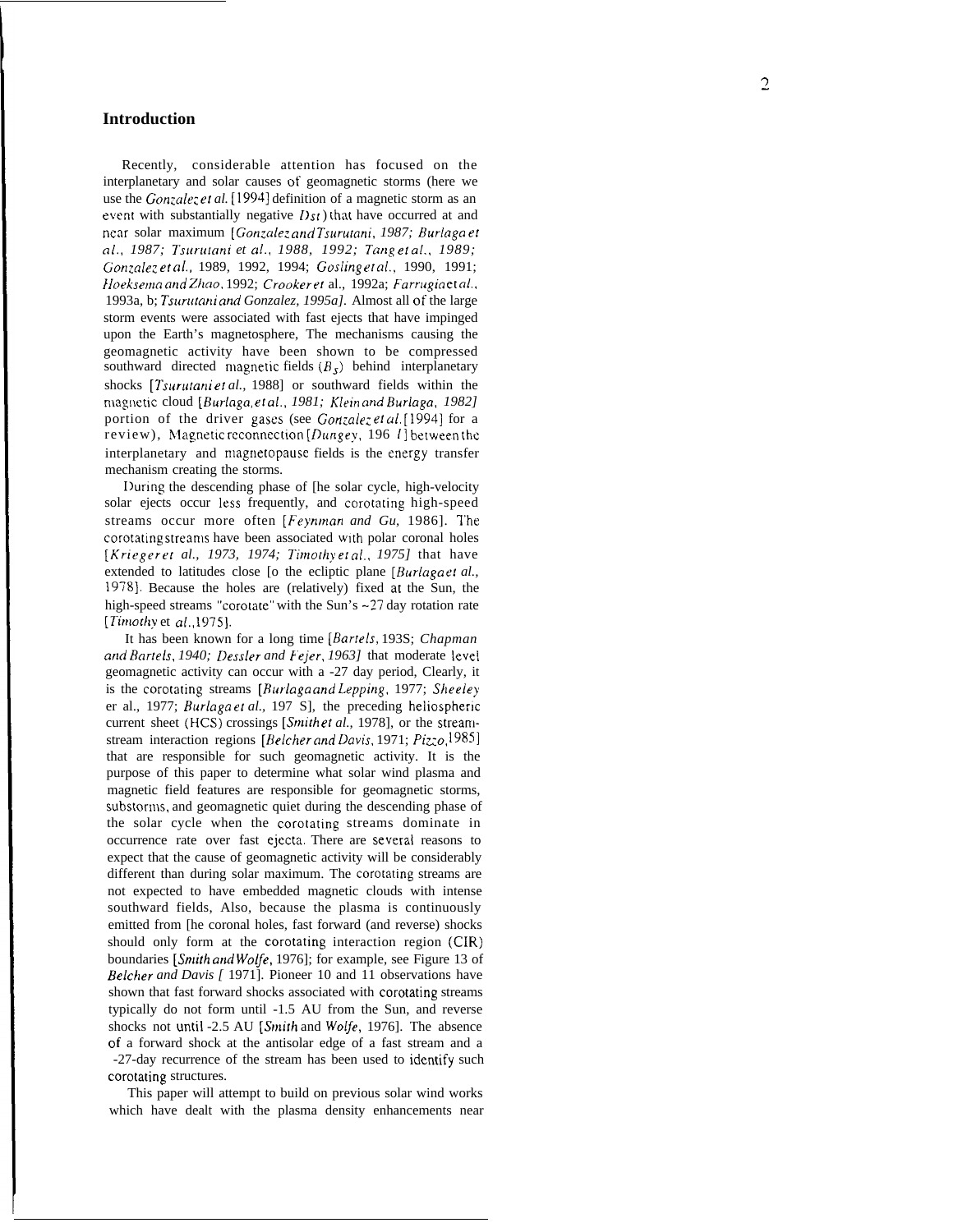heliosphere current sheets [Belcher and Davis, 1971; Burlaga et *al, 1978; Borrini et al., 1981* ], high-speed corotating streams adjacent to the HCS plasma sheet [Sheeley et al., 1976, 1977; Gosling et al., 1976] (these structures have been called HCS plasma sheets by *Winterhalter et al. [1994]*), magnetic sector structures or heliospheric current sheets [Ness and Wilcox, 1964; *Wilcox and Ness 1965; Smithet al., 1978], high-speed corotating* streams adjacent to the HCS plasma sheet [Sheeley et al., 1976, 1977; *Gosling ef al., 1976],* and stream-stream magnetic field compressive effects *[Burlagaet d., 1977, 1978]*. The purpose of this paper will be to put the above structures into context and to specifically address the nature of the interplanetary magnetic field  $(\overline{IMF})B$ , component, which will be shown to be the primary factor in causing geomagnetic activity/lack of activity during the descending phase. of the solar cycle.

# Data Selection and Method of Analyses

We have selected three years during the descending phase of solar cycle 20 for this study (1973- 1975). This particular interval was chosen because of the presence *of* two long-lasting coronal holes that provided corotating high-speed streams in the interplanetary medium [Hansen et al., 1976; Burlaga et al., 1978; *Tsurutani et al.,* 1982; *Lindblad and Lundstedt, 1983; Lindblad,* 1990], Although all three years have been analyzed, for purposes of illustration we will focus primarily on the data from 1974. This year contains the cleanest, most unambiguous examples of recurring streams and is representative of the three years of study,

In order to perform this study, both low temporal resolution (-1 hour) and high-resolution (seconds to minutes) magnetic field and plasma data are used. The former will be used to illustrate the large-scale timing features of the high-speed streams and HCS plasma sheet events, and the latter to study the delailed causes of the southward  $B_r(B_s)$  events, We have used the OMNI 1 -hour averages of the interplanetary parameters for the former and have also obtained high-resolution IMP 7 and 8 plasma and magnetic field data from the National Space Science Data Center, Goddard Space f-light Center, for the latter. Because the IMP spacecraft are Earth-orbiting, there are interplanetary data gaps when the satellites enter the magnetosphere/magnetotail, These gaps unfortunately cannot be avoided. For the high-resolution data, the gaps are filled with straight lines. Dst (1 hour) and  $AE$  (2,5 rein) indices are used to indicate geomagnetic storm activity and substorm activity, respectively. The 2.5-rein *AE* indices were averaged to 1 hour where appropriate,  $D_{\text{S}}t$  has been shown to be linearly related to the total ring current particle energy by *Sckopke* [1966], and we use this index as a proxy for the latter. Three-hour *ap* indices are shown as well, These indices were. obtained from the World Data Center A (WDC-A), Boulder, Colorado,

We use the WDC-A uncorrected  $Dst$  indices throughout the paper. Intervals such as the initial phases of storms can be better studied without introducing pressure corrections; thus our usage of raw values, It should be noted, however, that for some main phase intervals, the uncorrected values can depart from the corrected values. Thus some storm intensities might be greater than those shown in this paper.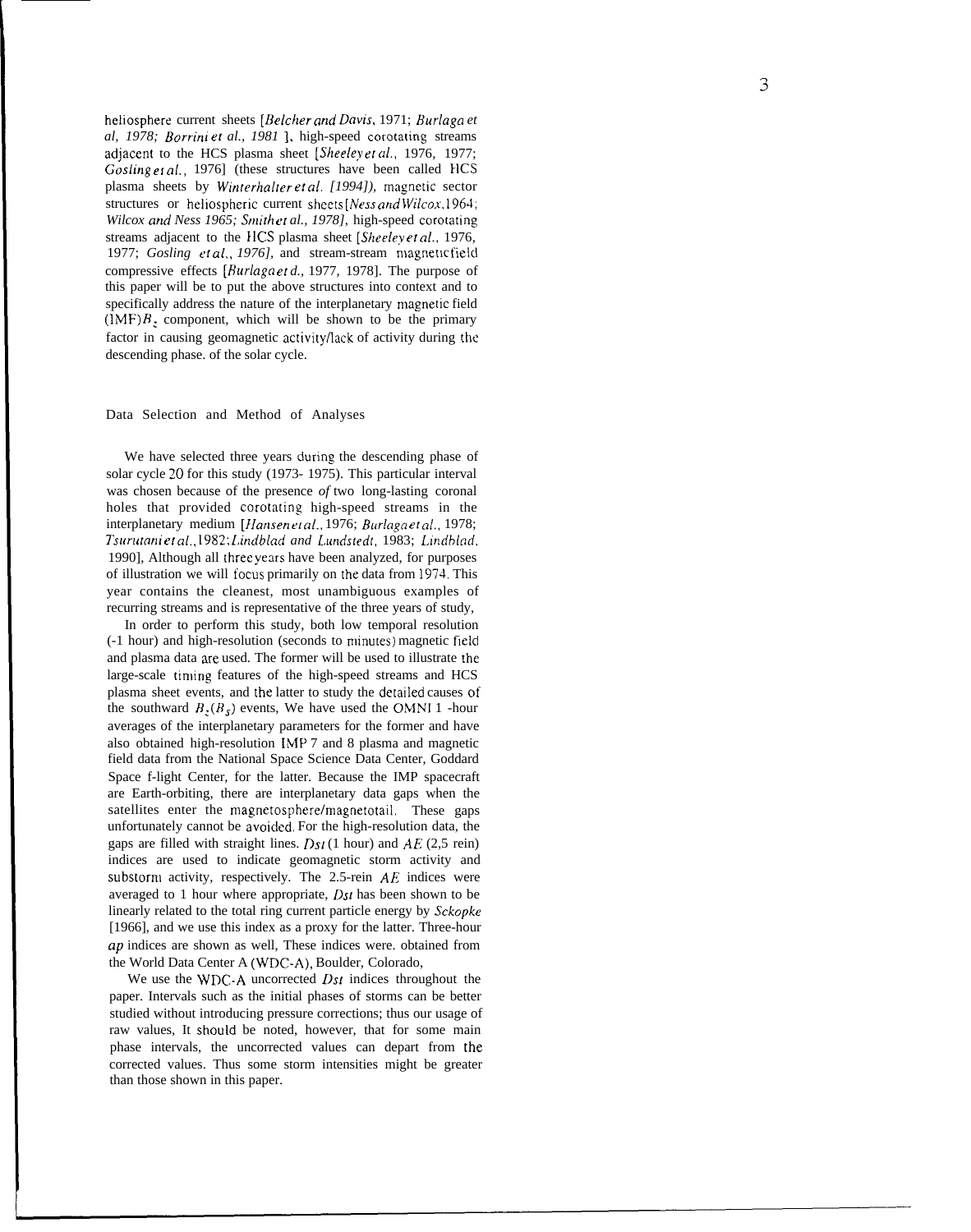# **Results**

High-Speed Corotating Streams and Associated XIagnetic Field Structures

Figures I and 2 illustrate hourly averages of the magnetic field and plasma data and geomagnetic indices for the year 1974, These figures are shown to give an overview of the geomagnetic activity for the entire year (high-resolution plots are available upon request from the authors). In Figure 1, from top to bottom, are the interplanetary magnetic field  $B$ . component in GSM coordinates, Dsr, the solar wind speed, and the magnetic field magnitude. In the GSM coordinate system,  $\hat{x}$  is toward the Sun,  $\hat{y}$  is defined by  $\hat{n} x \hat{x}/\hat{n} x \hat{x} 1$ , and  $\hat{z}$  forms a right-hand system Here  $\hat{n}$  is the south magnetic pole direction. Figure 2, to the same scale, has  $GSMB_x, B_y$ , solar wind proton density, and [temperature. Solar wind speed is repeated in [he middle panel of Figure 2 as a reference, so that this figure can be related to features in Figure 1. At the top of both figures, the IMF sectors are indicated, with the plus and minus signs indicating positive and negative sectors. Positive sectors are those in which the fields are directed outward from [he Sun,

There are several important points to note in Figure 1. The first is that there are many high-speed streams present (sometimes more [ban two per solar rotation) with peak speeds up to *800* km  $s^{-1}$ . Most streams have a characteristic profile of a fast rise in speed and a long decay *[Neu,gebuuer and Snyder, 1966],* Some excellent examples of this are the three streams within days 24-68 and the three streams within days 177-214. Other streams have profiles which indicate that the streams are composed of several partially overlapping events. Examples of the latter can be found within days 161-176 (with "small-amplitude" stream onsets on days 162, 163, 166, and 171 ) and within days 25-41 (with onsets on days 25, 28, and 30).

In Figure 1, two main recurring streams are present in the first two thirds of the year. Stream onsets are present for the consecutive 27-day periods of days 24, 51, 78, 105, 132, 159, 186, 213, and 240. This sequence also extends back in time into 1973 and also forward into 1975, but with less regularity than the events discussed above. We will refer to this recurring stream as the sequence 1 stream. A second sequence of streams is located between the sequence 1 streams, with onsets on days 15, 41, 68, 95, 122, 150, 177, 204, and 231, 'I'his second recurring strean~ will be called the sequence 2 stream. None of these streams had fast forward shocks, in agreement with the Smith and Wolf [1976] empirical model. Beyond day 231 the streams become somewhat more complex, so we will focus on the first two thirds of the year.

The bottom panel of Figure 1 shows the hourly averages of the magnetic field magnitude. The highest field magnitudes that occurred during the year are located near the leading edges of the high-speed streams. Almost all of the large fields that have hourly averages greater than 15  $nT$  are of this type. Examples are present on days 25-26, 150-151, 161-162, 176-177, 187, and 204. The maximum (hourly average) intensities for these events lie in the range of 10 to 25 nT.

There *were* only four cases where hourly average field strengths exceeded 30 nT. These events occurred on days 187, 232, 258, and 286. Three of these events are associated with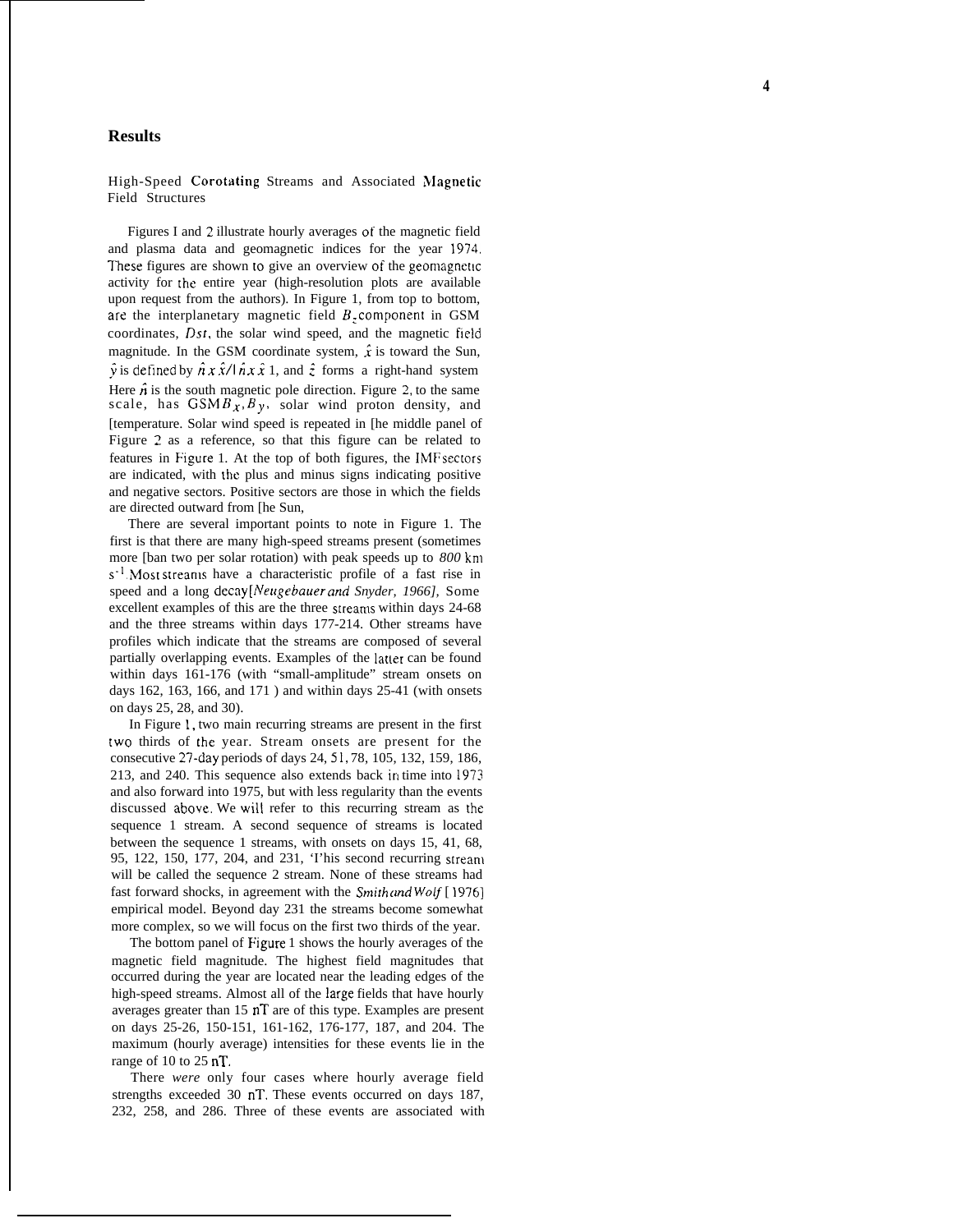major ( $Dst \leq -100$  nT) magnetic storms, labeled the A, B, and C events, Each is associated with a solar ejects event and not with a corotating stream. This will be discussed in depth later.

#### Interplanetary Events Causing Magnetic Storms (Dst)

The second panel of Figure 1 is the hourly average *Dst* values for the year. There are two notable features in this panel. The first is that there are only a few major ( $Dst \le -100$  nT) magnetic storms during the entire year. These are the previously mentioned event A, on day  $187 (Dst = -205 \text{ nT})$ , event B on day 257 ( $Dst =$  $-140$  nT), and event C on day 285 ( $Dist = -115$ nT). All three of the high-speed stream events are led by fast forward shocks (shown later). These streams do not recur at 27-day intervals (it is noted however, that the latter two events are separated by 28 days).

The next highest level of magnetic storm intensities during 1974 occurs in a narrow range of -85 nT  $\leq Dst \leq -70$  nT. here are four storms in this grouping, and they occur on days 75, 80, 108, and 204. Each of the events is associated with large, -15-nT (hourly average) interplanetary magnetic field magnitudes, These large fields are locoted in and near the highvelocityflow- velocity stream interfaces, The stream events on days 80 and 108 are sequence 1 cororating streams. The srresm event on day 204 is a sequence 2 stream. The event on day 75 is a smaller, impulsive stream located between the two main sequence corotating streams.

The storm intensities associated with the nicely periodic (27 day) sequence 1 and 2 stream structures are only modest at best. As noted above, from day 1 to day 241, during nine solar rotations and 18 major corotating stream appearances, there were only three stream appearances associated with  $Dst \le -70$  nl values, Most (12 of 18 events) of [he above high-speed streams cause only small Dst disturbances of  $Dst \geq -50$  nT. Sometimes the geomagnetic disturbances were not even perceptible in *Ds/* Examples of this latter type of small  $(2 - 25 \text{ nT})$  disturbance, or no storm at all are present on days 15, 41, 68, 95, 123, 134, 150, 162, 177, 231, and 241. The peak speed gradient and peak magnetic fields of these streams are not much different from those that cause storms with intensities of  $Dst \leq -70$  nT, however.

The top panel of Figure 1 is the  $IMF B<sub>z</sub>$  component in GSM coordinates. Large, southward  $B<sub>z</sub>$  spikes are coincident with storms with -85  $nT \leq Dst \leq -70$  nT. Examples can be found on days 74-75, 80, 108, and 204. Other large southward  $B<sub>z</sub>$  spikes (< -10 nT) can be noted on days 24-25, 75 and 214. These events are related to moderate intensity storms. Presumably, magnetic reconnection is the mechanism of solar wind energy input into the magnetosphere for these events,

# Geoeffectiveness of the Two Corotating Steam Sequences

The two streams, sequences 1 and 2, vary in their geoeffectiveness from solar rotation to rotation and over their stream lifetimes. Of the two sequences, the first is more geoeffective at the beginning of the interval studied. Sequence 1, starting on day 25 and progressing at 27-day intervals, caused peak *Dst* values of -65, -20, -75, -85, -45, -30, "A," -60, and -35 nT. The seventh event of the sequence near event A is indeterminate because the large "A" storm overshadows any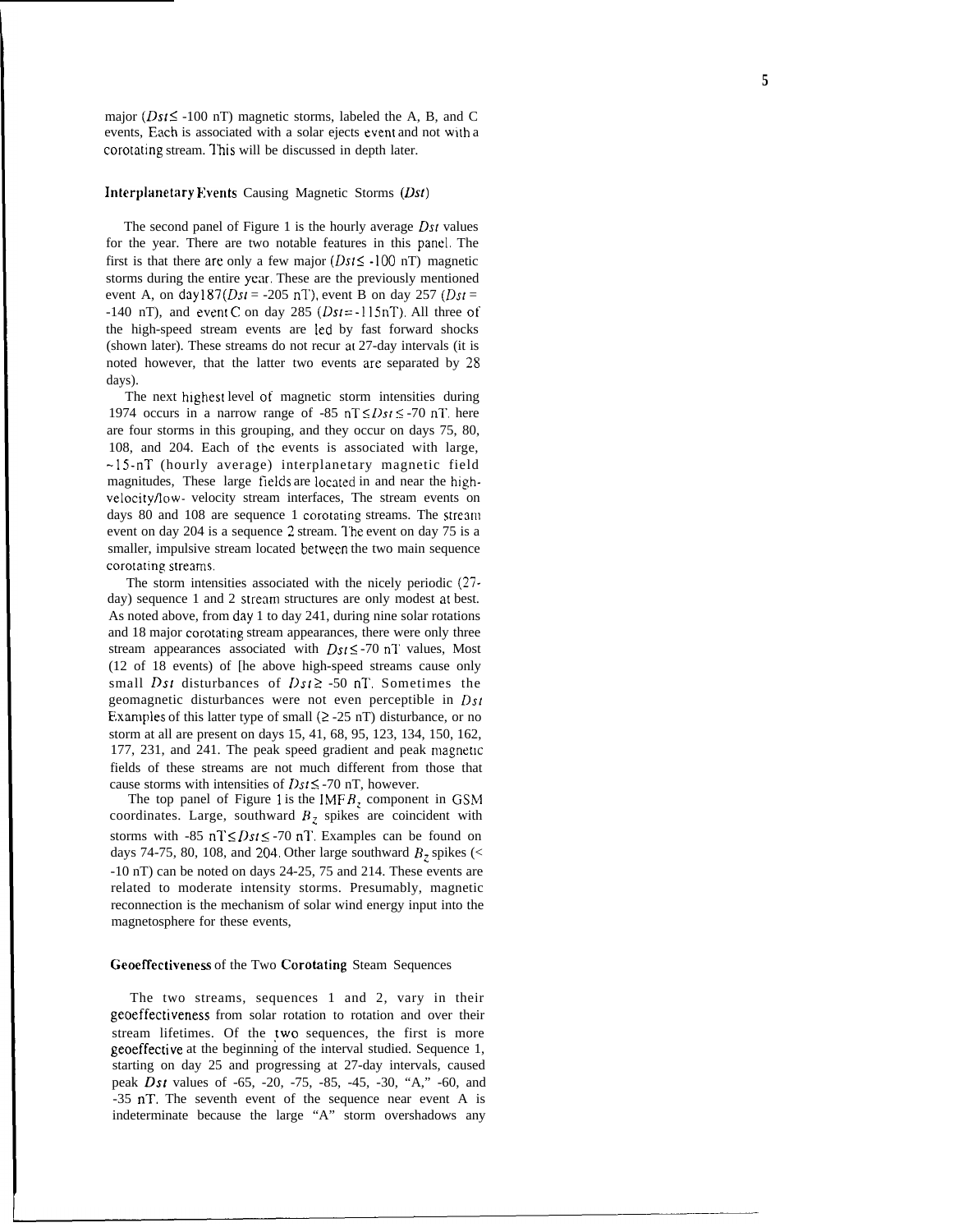activity associated with the corotating stream. From Figure 1 the reader can note that the speed of the stream decreases steadily throughout the sequence. The peak speed starts near -800 km  $s^{-1}$  and declines to ~ 600 km s-' near the end of the sequence.

Sequence 2, starting at day  $15$  (and progressing at 27-day intervals) caused peek  $Dst$  values of -20, -20, -30, -50, -30, -25, -40, -75, and -35 nl', The peak speeds of the streams at the beginning of the sequence have values of --600-650 km S-l. This value rises more or less continuously throughout the sequence until a peak speed of 800-8S0 km  $s^{-1}$  is reached for the last four appearances of the stream. A sharp magnetic spike of magnitude 15-20 nT is present at the high-speed stream-slow stream interaction regions during the last appearances of this sequence. Again, there is not a direct relationship between peak solar wind speed and Dst

It should be noted that previous studies have described the general relationship between solar wind speed and geomagnetic activity during this phase of the solar cycle. *Sheeley et al.* [ 1976. 1977] and *Gosling et al. [* 1976] have examined the same interval of time (and other intervals as well) and have come up with similar but more general conclusions.

#### Positive *Dst* Intervals

Two other features in the Dst plot are noteworthy, One is that there are several intervals where  $Dst$  has positive  $(-10 \text{ to } 120$ nT) values for several days at a time, I"hese features can be related to specific solar wind parameters. Examples of positive  $Dst$  events are found on days 14, 40, 50, 78, 105, 132, and 227. The onsets of these events are gradual, and the magnitude of  $D<sub>st</sub>$ typically increases with time, The events start days before the appearance of the high-speed streams. Each event is associated with a slow solar wind stream located between the two high-speed coronal hole streams, For the events mentioned above, the minimum solar wind speed was approximately 350, 310, 330, 330, 31O, 330, and 300 km  $s<sup>-1</sup>$ , respectively. The densities during these intervals are 20, 10, 7, 12. 10, 8, and 30 cm<sup>-3</sup>, which are either typical of solar wind densities or slightly on the high side, These values increase with time to 20, 44, 38, 20, 30, 12, and 40  $\text{cm}^3$ , Although the solar wind speeds are low, the high plasma densities cause an increased ram pressure and thus the positive  $D<sub>st</sub>$  values.

#### *I)st Recovery*

Another feature to note in the  $Dst$  panel of Figure 1 is the very long recovery phases for the small magnetic storms generated by the corotating high-speed streams, Most recoveries last 1 week or longer, sometimes even until the next stream arrives. This is substantially different from what happens with storms that occur at and near solar maximum (a standard decay time of the solar maximum storms is <10 hours [Gonzalez *er al.,* 1989]. In this epoch, long recovery phases are the rule rather than the exception. Some prime examples of this are found on days 25 to 35,80 to 92, and 108 to 122 for the sequence 1 streams and days 204 to 214 and 231 to 241 for the sequence 2 streams. Many other examples are present in the figure and for those in 1973 and 1975 (not shown).

Some storm "recoveries" have Dst negative intensities which are relatively constant for days on end. Two good examples of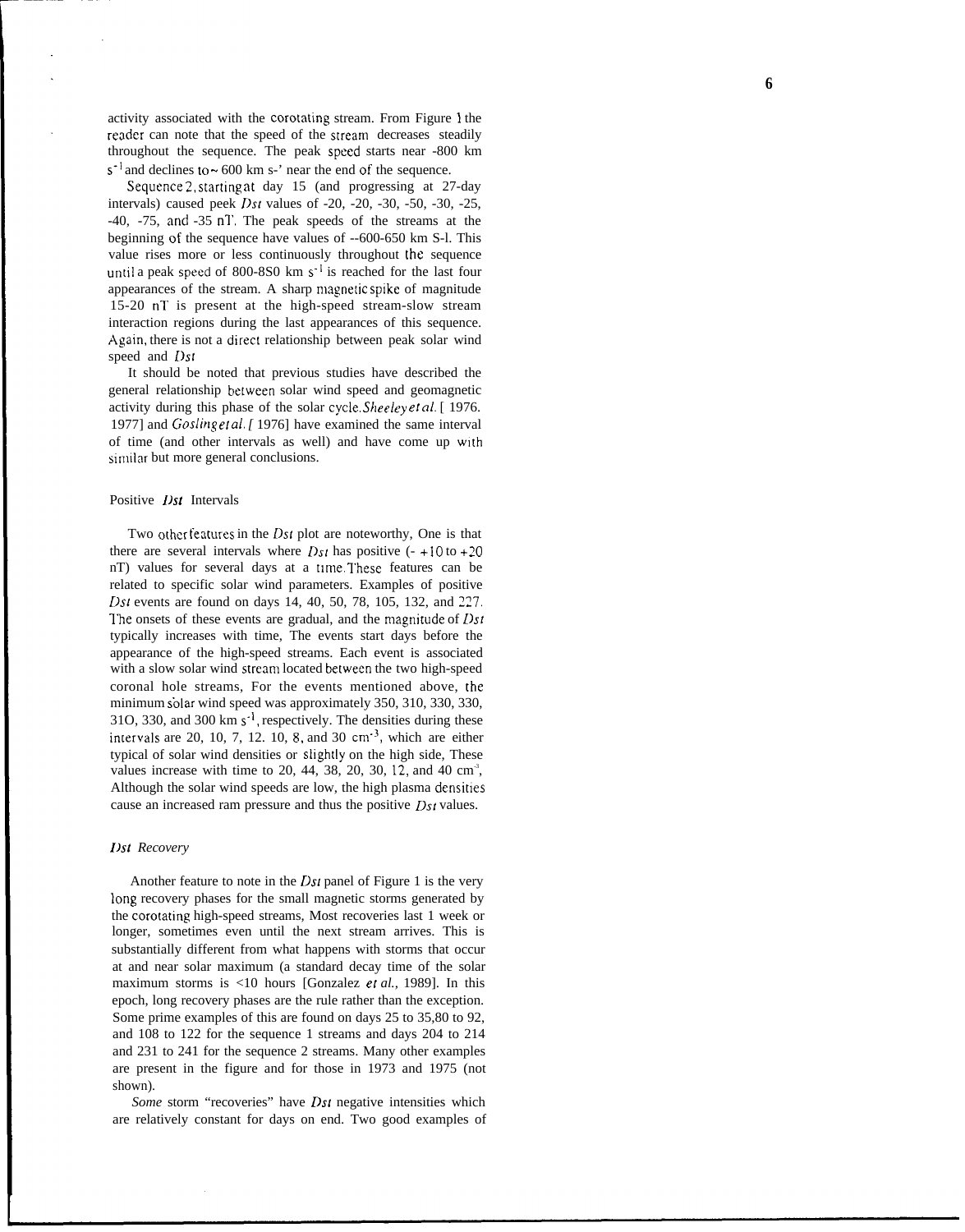this feature are present on clays 52-60 and 135-138. Both of these events are associated with sequence 1 streams. On day  $52$  the Dst event onset coincides with a very small amplitude precursor solar wind stream prior to the main, high-speed stream, and the Dst depression continues well into and beyond the speed peak.

The days 135-138 event is shown in higher temporal resolution in Figure 3. The panels are the solar wind plasma parameters, plus interplanetary magnetic field components and magnitude, and  $AE$  and  $Dst$ . There is a moderate speed precursor stream on day 134 (Figure 1 ) prior to the sequence 1 stream. In Figure 3 the slow rise in speed of the sequence 1 stream starts near the end of day 135 and continues throughout day 138. Dst lies between -- 10 nT and -50 n'f' for these four days. This region of more or less continuous low-level Dsr occurs both on the trailing edge of the precursor stream and on the leading edge of the larger sequence 1 corotating stream.

The causes of these small *Dst* decreases can be understood by examining simultaneous  $AE$  indices. There is almost a one-to-one correspondence between substorms  $(AE)$  and ring current increases ( $Dst$  decreases). Substorms are continuously occurring during this 4-day interval. Substorrns cause the sporadic *Dst* decreases and prevent a full recovery of the ring current to quiet day values, This continuous *AE* activity is a high-intensity longduration continuous AE activity (HIL. DCAA) event [Tsurutani *and Gonzalez, 1987].* These substorms are caused by negative  $B_2$ . components which are parts of large-amplitude Alfvén waves *[Tsurutani et al., 1990].* The Alfvén waves will be discussed later.

All of the other storm long recovery phase events are associated with HIL, DCAA events. I'hese in turn are associated with large-amplitude Alfvén wave events where the wave components have significant negative  $B_z$  components. One possible interpretation of these results is that the  $B_s$  components of the Alfvén waves lead to magnetic reconnection and substorms, and these substorms lead to the injection of small amounts of particle energy into the outer regions of the magnetosphere where they decay rapidly. More on this topic will be stated in the following section.

# Substorm *(AE)* Relationship to Storms (Dst)

Figure 4 gives the ap and *AE* indices for 1974 with the *Dsr* index repeated as a reference. The  $AE$  and  $Dst$  indices are l-hour values, and the ap indices are 3-hour values, As previously stated, the annual  $AE$  average is an exceptionally high value of 283 nT [Saba, 1992], }Iowever, it can be noted that *AE* rarely attains (hourly average) intensities above 1200 nT. All cases of high  $AE$  events occur during relatively large magnetic storms, The  $AE > 1200$  nT intervals are found on days 54 (-1200) nT), 94 (-1400 nT), 109 (-1300 nT), 186-187 (-1400 nT), 204 (-1200 nT), 231 (-1200 nT), 241 (-1400 nT), 259 (-1400 nT), 270 (--1200 nT), and 289-290 (-1300 nT). Events on days 186- $187,204$ ,  $231$ , and  $288-289$  occurred during storm main phases. On days 54, 109, 259, and 261 the peak  $AE$  events occurred during storm recovery phases. For the latter cases, significant ring current intensifications *(Dst* decreases) are associated with these *AE* events.

To answer the question, '"If the peak *AE* values are not exceptionally large, then what is it that causes the average  $AE$ value for 1974 to be unusually high?", we compare the *AE* index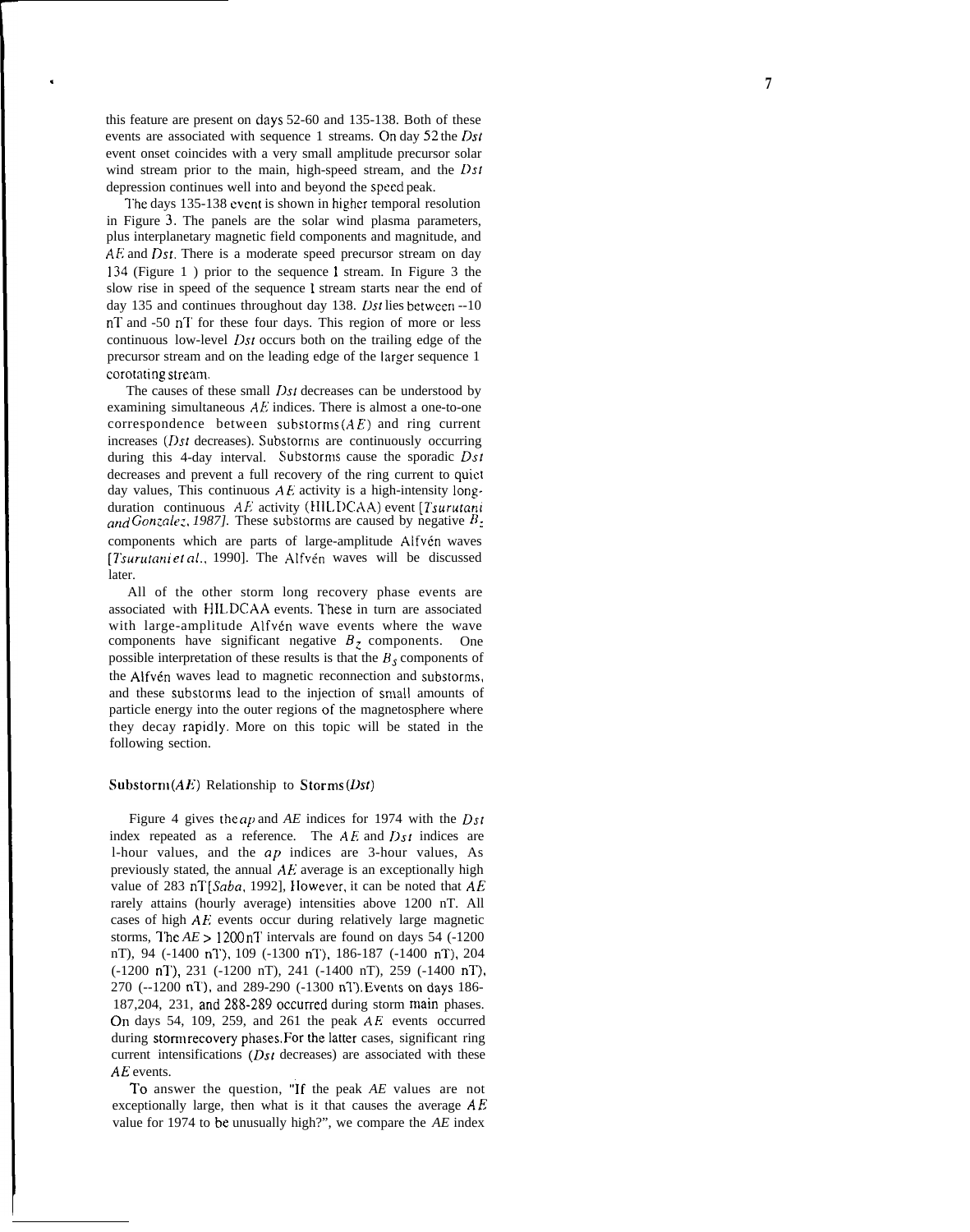to Dst for sequence 1. Starting on day 25, we note that *AE* reaches a peak intensity of -800 nT within one-half day, corresponding quite closely to the *Dst* decrease in the storm main phase (day 25 is also shown in Figure 7; 2.5-rein average *AE* values are used for [his latter figure). However,  $AE$  remains quite high for many days afterward, up through day 31 and beyond. Throughout this period, Dst generally recovers, but there are frequent small -10- to 20-nT decreases, indicating small ring current (energy) injections. The next occurrence of the high-speed stream is on day 53. *AE oscillates* between -250 nT and -1000 nT from day 53 through day 60. The solar wind speed declines from a peak value of-750 km S-' to -600km  $s^{-1}$  throughout this interval. Dst has values between -10 and -20 nT with no indication of decaying further. Again, frequent small *Dst* decreases are associated with *AE* increases.

The next passage of this sequence 1 high-speed stream occurs on days 79-80. A peak velocity of  $-750 \text{ km s}^{-1}$  is reached on day 80, and the stream speed decays to -540 km s-l by day 86. On day 79 there is a sharp increase in *AE* to peak values of -1000 nT. This occurs concurrently with the storm main phase.  $AE$  remains high until day 86, when there is a sharp but short drop and then a return to high values.

The other appearances of the stream are similar ro those discussed above. We skip to the last event where the stream speed and strength have decreased substantially. The eighth appearance of the stream occurs on day 214. On this day, *AE* abruptly increases to -750 nT, decreases to 250 nT, and increases again to  $-800$  nT on day 215. Two *Dst* decreases correspond to these two *AE* events. *AE* remains relatively high (100 to 600 nT) through day 222, after which AE decreases below 200nT. The solar wind speed decreases to  $\leq 500$  km s<sup>-1</sup> after day 222. The association among  $V_{s_{w}}$ , AE, and *Dst* is generally the same for stream sequence 2.

#### Interplanetary Alfvén Waves and HILDCAAs

What are the interplanetary feature(s) causing this  $AE$  activity? Figure 5 gives an example of the IMF  $B<sub>z</sub>$  component in substantially higher time resolution. Also included in the figure are  $2.5$ -min  $AE$  averages,  $B$  magnitude, and  $Dst$  It can be noted from the  $B<sub>z</sub>$  component of the field that the interplanetary magnetic field is highly turbulent. Some of these field fluctuations have large southward  $(B_5)$  values. A one-to-one correlation can be noted between B: decreases and *AE* increases, indicating that magnetic reconnection is driving rnagnetospheric substorms on Farth. Because the  $B_s$  events associated wirh these fluctuations arc not as intense and do not last as long as those associated with the storm main phase events, particularly for those of the A, B, and C events (here typically  $B_5$  --5 to -10 nT with durations of -30 min to -2 hours), the ring current particle injections caused by the Alfvén wave  $B_s$  events are not as substantial. Other periods have been examined with the same general findings,

A cross-correlation analysis of 24 hours of the plasma and magnetic field y components is given in Figure 6. At zero lag,  $V_y$ and  $B_v$  have a peak correlation coefficient of 0,65, indicating that these fluctuations are Alfvén waves propagating outward from the Sun *[Belcher and Davis, 1971; Tsurutani et al., 1990]. The* southward deviations in the field associated with these waves are causing the high-latitude (auroral) geomagnetic activity through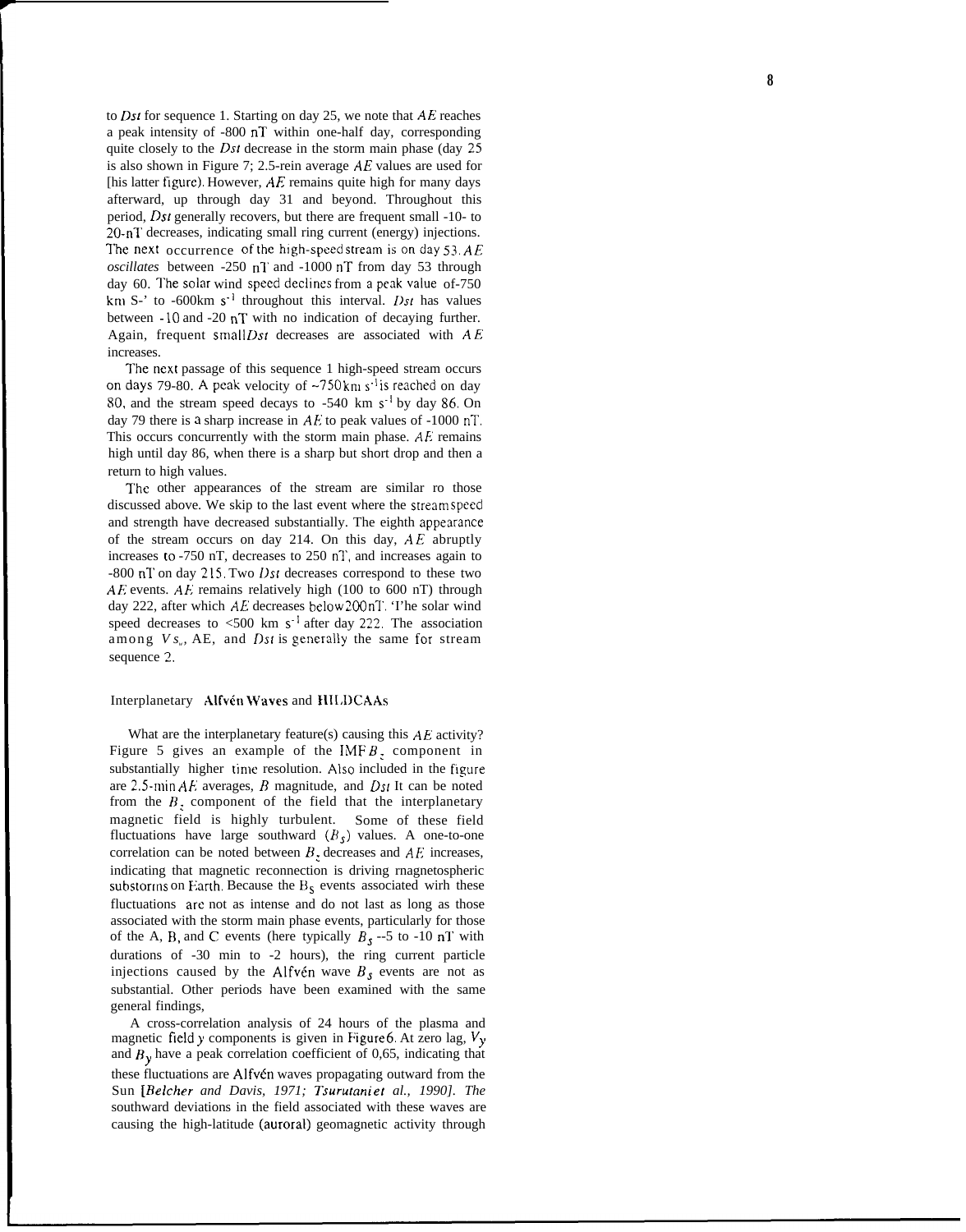magnetic reconnection. Other 24-hour intervals where largeamplitude  $B<sub>z</sub>$  fluctuations were present were analyzed. We obtain similar correlation coefficients peaked at zero lag. If the time intervals of analyses arc shortened to 12 or 6 hours, the correlation coefficient increases to 0.8 or larger.

These relatively intense *AE* events presented here are similar to the HIL.DCAA events previously noted during solar maximum [Tsurutani and Gonzalez, 1987; Tsurutani et al., 1990]. 'f'he only apparent difference is that the *AE* events discussed here do not necessarily fit the stringent requirements that the  $AE$  index remain above [he 200-nT threshold for 48 hours and that  $AE < 200$ -nT intervals are less than 2 hours in duration. This somewhat arbitrary HILDCAA definition was/is artificial, and the important thing here is that more or less continuous auororal substorms (HILDCAAs) are produced by the  $B_s$  components of interplanetary Alfvén waves.

The cause of the strong *AL'* activity during 1974 is the presence of the two high-speed corotating streams that contain largeamplitude Alfvén waves throughout the streams. The waves are almost continuously present, far more so than during solar maximum intervals When this plasma and field impinge on the Earth's magnetosphere, the southward field turnings associated with the wave fluctuations cause magnetic reconnection and consequential high levels of *AE:* activity. The waves appear to be most geoeffcctive when the solar wind speeds are near their maximum values,  $AE$  is found to decrease with decreasing solar wind speed, particularly when  $V_{SW}$  decreases below 500 km s-[. Speed is probably not the only physical cause, however. The wave amplitudes are larger in the region of peak speed and generally decrease with decreasing speed.

# Twenty-Seven-Day Periodic Quiet Geomagnetic Intervals

Intervals of geomagnetic quiet have been noted as well (see Figure 1). There are small intervals where  $AE$  is generally less than 200 nT for days at a time, These events are found in intervals that precede the onset of the high-speed corotating streams. Examples of events somewhat prior to the sequence 1 streams are found on days 22-24, 49-50, 77-78, 102-105, 130-133, and 224-227. Each of these intervals also partially overlaps with intervals where  $Dist$  is positive (discussed previously).

Four of the six  $low·AE$  events mentioned above have common interplanetary features, In these cases the velocities decrease from 560 to 310 km s'1, 520 to 300, 460 to 360, and 400 to 360 (with a minimum of 300 km  $s^{-1}$ ), respectively, The magnetic field magnitude ranges from 6 to 3 nT, 7 to 5, 6 to 8, and 5 to 3 nT during these intervals. The  $B<sub>z</sub>$  component variability during these intervals was generally small, There is a general absence of Alfvén waves. There also may be a slight tendency for these intervals to have an average positive  $B$ , value.

Several plasma features are generally consistent during the above four events. They occur within the far trailing portion of high-speed streams. The speeds start near 500 km s<sup>-1</sup> and decrease with time, The temperatures also decrease and the plasma densities increase throughout the eyents. The densities start at values near the lowest detected in solar wind, -3 cm<sup>3</sup>, and increase to substantial values (as the HCS is approached). For the five cases, N increases from 23 to 65 cm<sup>3</sup> (just prior to the stream onset and HCS crossing at the start of day 25), 3 to 12 cm<sup>-3</sup>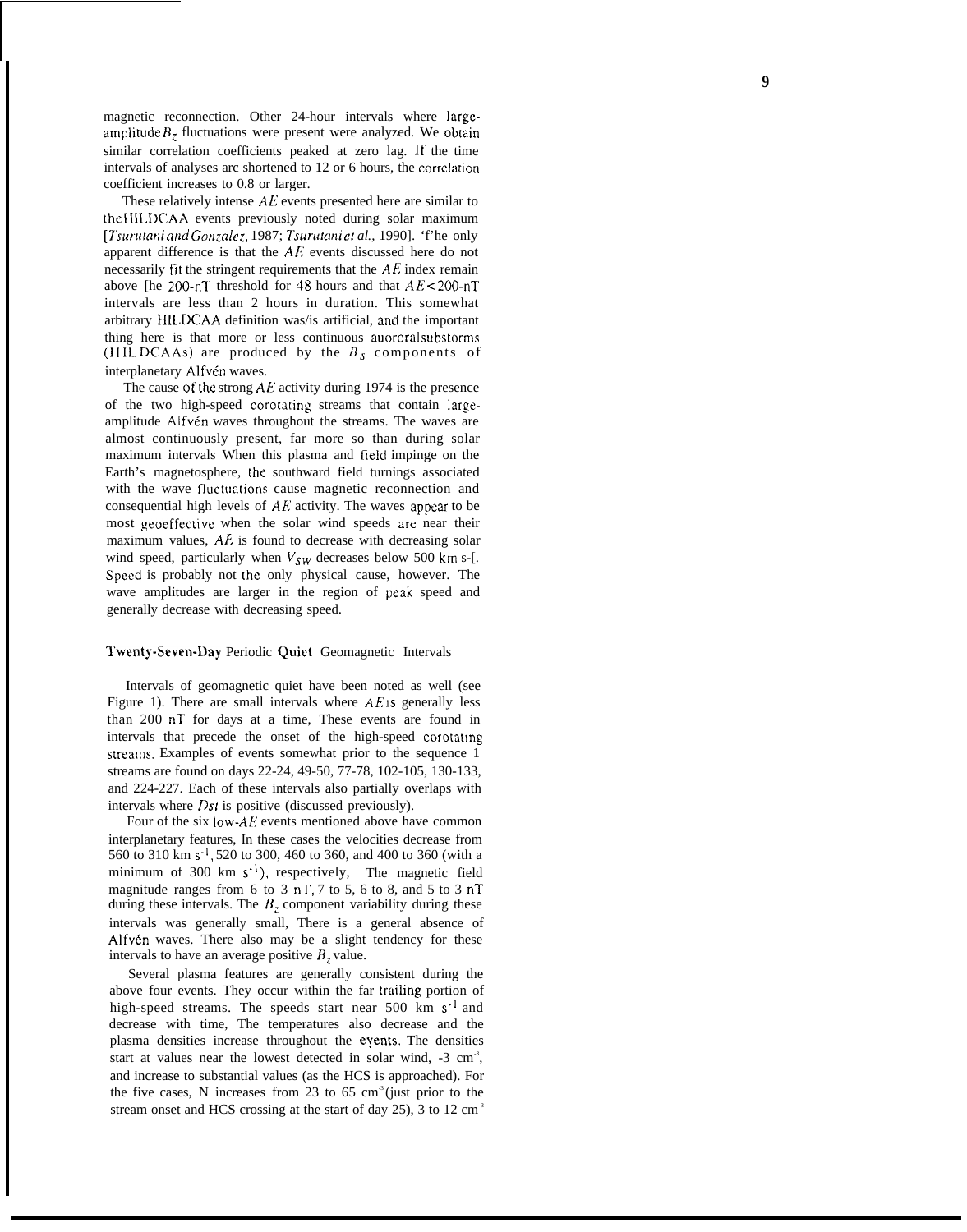(including a broad HCS crossing from days 105-106), 3 to 11 cm-3 (just prior to a HCS crossing at the end of day 133), and 5 to 40  $\text{cm}^{-3}$  (just prior to the HCS crossing at the beginning of day 231). The higher ram pressures associated with the enhanced interplanetary densities and the lack of ring current energy injections (due to the presence of relatively weak  $|B|$  without directional fluctuations) are the causes of the positive  $Dst$  values.

The two events that did not follow this general pattern are found on days 49-50 and 77-78. The first occurred in a low solar wind speed region, 340 [o 430 km s<sup>-1</sup>, just prior to the HCS crossing on day 51. The density was relatively high, 10 to 30  $cm^{-3}$ . The magnetic field varied from 9 to 4 nT. All of these plasma and field features are similar to those occurring near the end of the previous five events. The only difference is that the event was not associated with a trailing portion of a high-speed stream. The magnetic field was also distinctly northward during this interval.

The final quiet event of [he seven events, the event on days 77-7S, is associated with a moderate speed impulsive stream which is located midway between a sequence 2 stream (onset on day 68) and a sequence 1 stream (onset at the end ot' day 79). The small stream creates a large magnetic magnitude compression on days 75-76 and a magnetic storm onset on day 75 associated with an intense  $B_{\rm s}$  event at the front end of the stream. In the quiet interval the IMF magnitude decreases from 15 nT to 5 nT, and the density varies from 15 to 4 err<sup>3</sup>. The HCS crossing occurs at the beginning of day 79, just after the geomagnetic quiet event. The main cause of this particular interval of geomagnetic quiet is that  $B<sub>z</sub>$  is positive throughout the stream interval.

# **Twenty-Seven-Day Recurrence in** *up* **Activity**

The top panel in Figure 4 is the *up* index. This index is constructed from midlatitude magnetometer stauons. The index is sensitive to and therefore represents both ring current and auroral activity. By using *ap* alone, it is difticult/impossible ro tell whether the activity is storm  $(Dst)$  activity or high-latitude substorm  $(AE)$  activity. The *ap* index is largest during the main phases of the largest storms. However, [he index also picks up both the sequence 1 and sequence 2 corotating stream Alfvén wave-related events as well. There is a clear 27-day periodicity in this index. The 1973 and 1975 data contain similar features, The most intense *up* intervals are those associated with impulsive streams (ejects events), but there are clear 27-day period icities associated with the coronal hole-associated streams as well. Thus if one examined *ap* indices alone, one could obtain the impression that there were intense 27-day recurring geomagnetic storms rather than 27-day recurring intense high-latitude auroral activity (there are recurring magnetic storms but they are low in intensity), From these 3 years of study there are no 27-day recurring intense  $(Dst \le -100 \text{ nT})$  magnetic storms,

# **Corotating Stream Case Studies**

To illustrate the types of phenomena associated with southward  $B<sub>z</sub>$  values that lead to the moderate Dst magnetic. storms during 1974, we show two specific interplanetary corotating storm examples. We will examine our high-speed corotating stream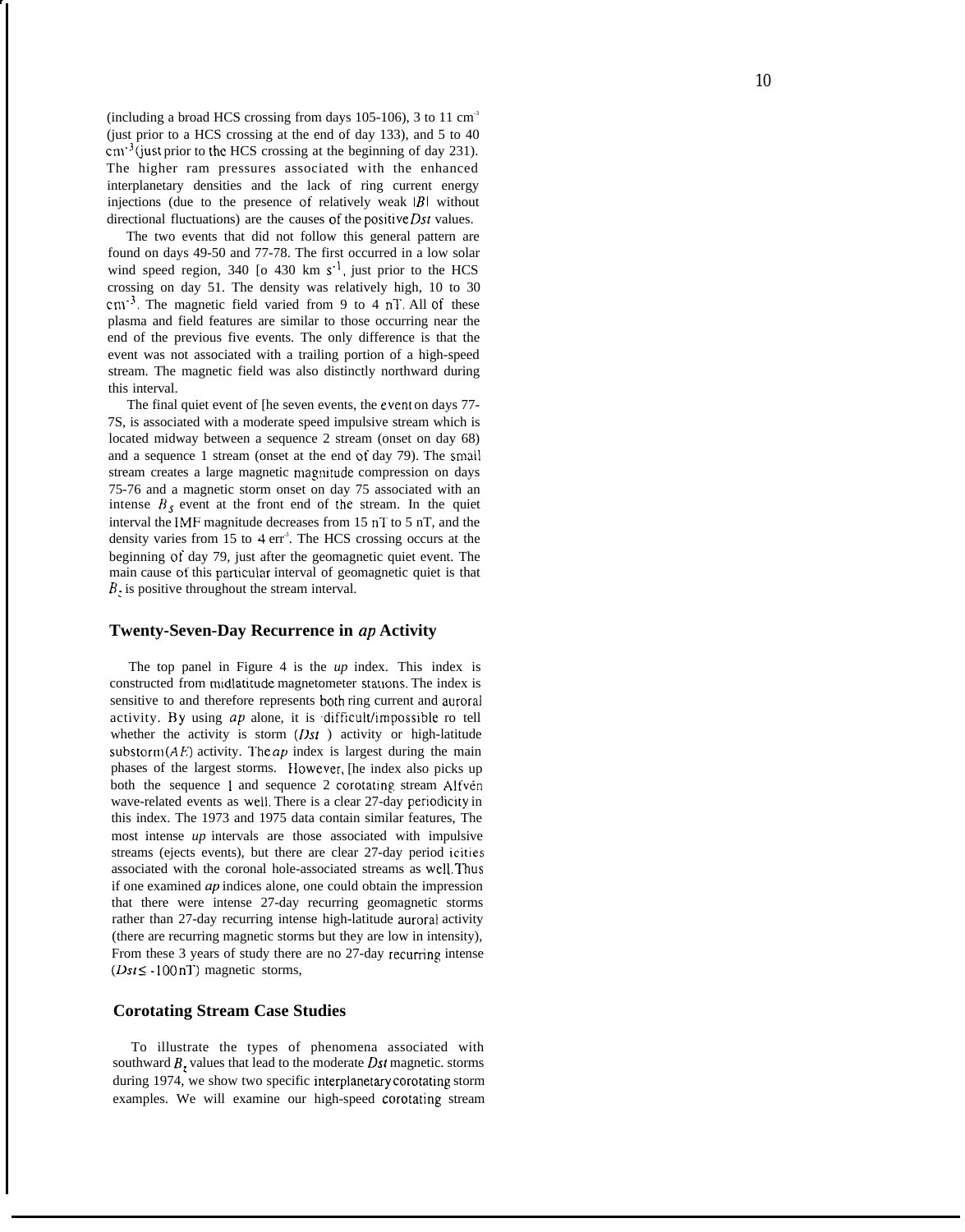events at the beginning of the sequence 1 streams and an event near the end of the sequence 2 streoms.

# Day *25*

Prior to the beginning of the event illustrated (Figure 7), the field has exceptionally low values of  $-1$  nT at 1445-1700 UT on day 24 and has an orientation that is in neither a plus or minus sector polarity (see Figures 1 and 2). The solar wind has a low velocity (300-3 10 km s<sup>-1</sup>) as well as a low proton temperature (-2  $x 10<sup>4</sup>$  K). The plasma density is high, -20-30 cm<sup>-3</sup>, and causes positive  $Dst$  values. These plasma features give a good indication that the spacecraft (and Earth) is probably near the HCS [see Winterhalter et al., 1994]. The low magnetic field strengths (and therefore low potential  $B_z$  values) cause very low  $AE$  values, as discussed previously,

From 1700 U-I' on day 24 to 1200 UT on day 25 [here are steady trends in several of the plasma parameters. The magnetic field increases from -1  $nT$  to 25 nT. N increases from 15 cm<sup>-3</sup> to  $80 \text{ cm}^{-3}$  (at -0500 UT) and then decreases to 30 cm<sup>-3</sup>. There are no significant velocity anti temperature gradients until -0400 UT on day 25. At the beginning of this interval the soiar wind speed starts at 330 km s<sup>-1</sup> and rises, and the temperature starts at 3 x  $10<sup>4</sup>$ K and rises. By 1200 UT, day 25,  $V_{sw}$  is -450 km s<sup>-1</sup> and T is  $-5.5$  x iO<sup>S</sup>K. The increasing plasma density leads to an increase in the solar wind ram pressure and hence a peak  $Dist$  of  $- + 35$  nT at -0200 UT on day 25,

Beyond 1200 UT on day 25 the velocity continues to increase, reaching a maximum of  $775 \text{ km s}^{-1}$  at -1900 UT on day 25, The temperature reaches a maximum of  $-6 \times 10^5$  K from 0800 to 19 10 UT on day 25 and suddenly decreases to 4 x  $10<sup>5</sup>$ K at 19i0 UT. This abrupt decrease is due to the presence of a reverse shock, identified in the plasma and field parameters. The solar wind speed jumps from 620 km s<sup>" 1</sup> to 740 km s<sup>-1</sup>, the density abruptly decreases from 12 to 5  $cm^{-3}$ , and the magnetic field magnitude decreases from 22 to 10 nT, This exampie of a reverse shock occurring at  $1 \text{AU}$  is fairly common  $(-20\%)$  in the corotating streams studieci, Note that the decrease in freid magnitude is aiso accompanied by a decrease in  $B<sub>s</sub>$ . The reverse shock causes a sharp decrease in  $B<sub>s</sub>$  (in time) and starts the recovery phase of the storm. This is the opposite of the (forward) shock compression events causing storm onsets [*T surutani et al.*, 1988, and events A and B of this paper.

Aithough there is a ciear reverse shock, there is no accompanying forward shock, This is contrary to the general picture presented by *SmithandWolf* [ 1976], which has forward shocks occurring at -1.5 AU and reverse shocks at -2,5 AU. One speculation for [he lack of a companion forward shock is the unusual piasma conditions upstream of the corotating stream (the HCS and its plasma sheet), The density is very high (up to 80)  $\text{cm}$ <sup>-3</sup> at this interaction region, and the magnetic field strength *IB* -25 nT is intense because of the stream-stream interaction, After i300 UT on day 25, when the velocity gradient is steepest, the density is  $20-25$  cm<sup>-3</sup> and decreasing. The field is a relatively constant -25 nT. Thus the local Alfvén speed is 90 km s 1 at i 300 UT and increases with time. The soiar wind speed is oniy 480 km S-l, so the lack of a stronger velocity gradient and the relatively high Aifv&n wave speed may prevent a forward shock from forming. See also discussion by *Belcher and Davis [ 1971],*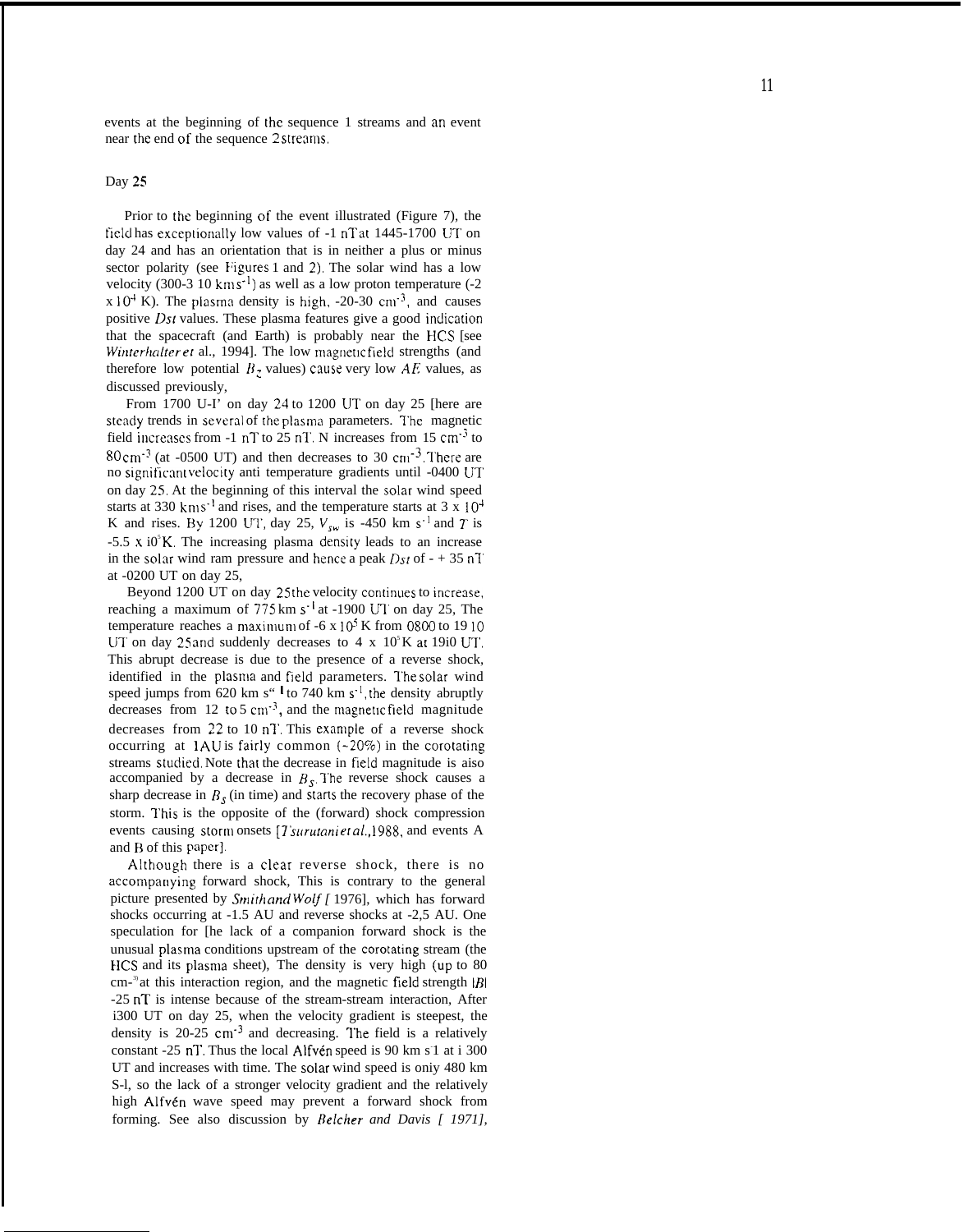*Hundhausen [1973, 1985]* and *Pizzo* [1985] for concepts/models of fast shock formation in the heliosphere.

The location of the HCS is somewhat difficult to place in this case, The IMF is clearly a negative sector polarity (positive  $B_r$ , negative  $B_y$ ) after -0000 UT on day 25. Prior to that time the polarity is mixed or is in an orthospiral (orthogonal to the normal Parker spiral) orientation. The largest plasma densities are on the same side of the HCS as the high-speed stream, possibly indicating that this may be compression due [o the stream-stream interaction. However, it should be noted that the magnetic field intensification is found well behind the density enhancement,

The  $B$ - that causes the storm is clearly related to the corotating stream interaction with the HCS and its plasma sheet.  $B<sub>z</sub>$  steadily decreases from +3 nT at 1200 UT on day 24 to -10 nT at 0400 UT on day 25 as the HCS plasma sheet density increases from 12 to 60 cm<sup>-3</sup>. The most intense  $B<sub>s</sub>$  field during the event occurs from 0600 UT to 0655 UT on day 25 with a peak intensity of 16 nT. I'hrs intense southward IMF is coincident with the magnetic storm onset, The location of this  $B_s$  event is found at the base of the HCS plasma sheer/stream interface. The speed of the stream is only 370 km s-t at the time.

It is noted that the  $B<sub>s</sub>$  fluctuations causing the storm are parts of large-amplitude  $B_z$  variations. The origins of the intense  $B_z$ fluctuations are not presently known. They may be locally generated from stream-stream interaction effects, or they may be amplified Alfvén waves from the coronal hole stream. Tests are currently being run, We note that the field magnitude decrease across the reverse shock (in time) is a factor of  $\sim$ 2.5. We also note that the Alfvén wave transverse amplitudes decrease by a similar factor. This finding is suggestive that the latter hypothesis may be the correct one,

Recent LJlysses results are in accord with the suggestion that the above fluctuations are Alfvén waves. The Ulysses magnetic field and plasma results have indicated that polar coronal holes consist of a relatively steady high-speed stream of 750-800 km S-' [Phillips ef al., 1994] with the presence of large-amplitude  $(\Delta B / B \cdot 1 - 2)$  Alfvén waves throughout the stream *[Tsurutani et*] *al., 1994; Smith er al., 1995].* Presumably, these are rhe same solar wind structures that reach the ecliptic plane during the descending phase of the solar cycle, The embedded fluctuations would then propagate/be convected into and become part of the stream-stream interaction region (up to the. high-speed stream/low-speed stream interface, assuming it is a tangential discontinuity).

#### Day 177

The corotating stream event for days 176 through 179 is illustrated in Figure 8. At 1200 UT on day 176, well prior to the stream onset,  $V_{sw}$  is -315 km S-l, N is -10 CM<sup>-3</sup>. T is  $\sim$ 5 x 10<sup>4</sup> K, and  $|B|$  is -6 nT. At the very beginning of the stream gradient, -0000-0600 UT on day 177, the density increases to  $35{\text -}65$  cm<sup>3</sup>, The increased solar wind ram pressure causes *Dst* to reach -+35 nT during this interval. Since the solar wind speed increase is only slight, the Dsr (ram pressure) increase is due almost entirely to the density enhancement.

The magnetic freld magnitude also abruptly increases with the density increase. Peak values of  $-25$  nT are reached near  $\sim 0600$ UT on day 177. However, somewhat different from the plasma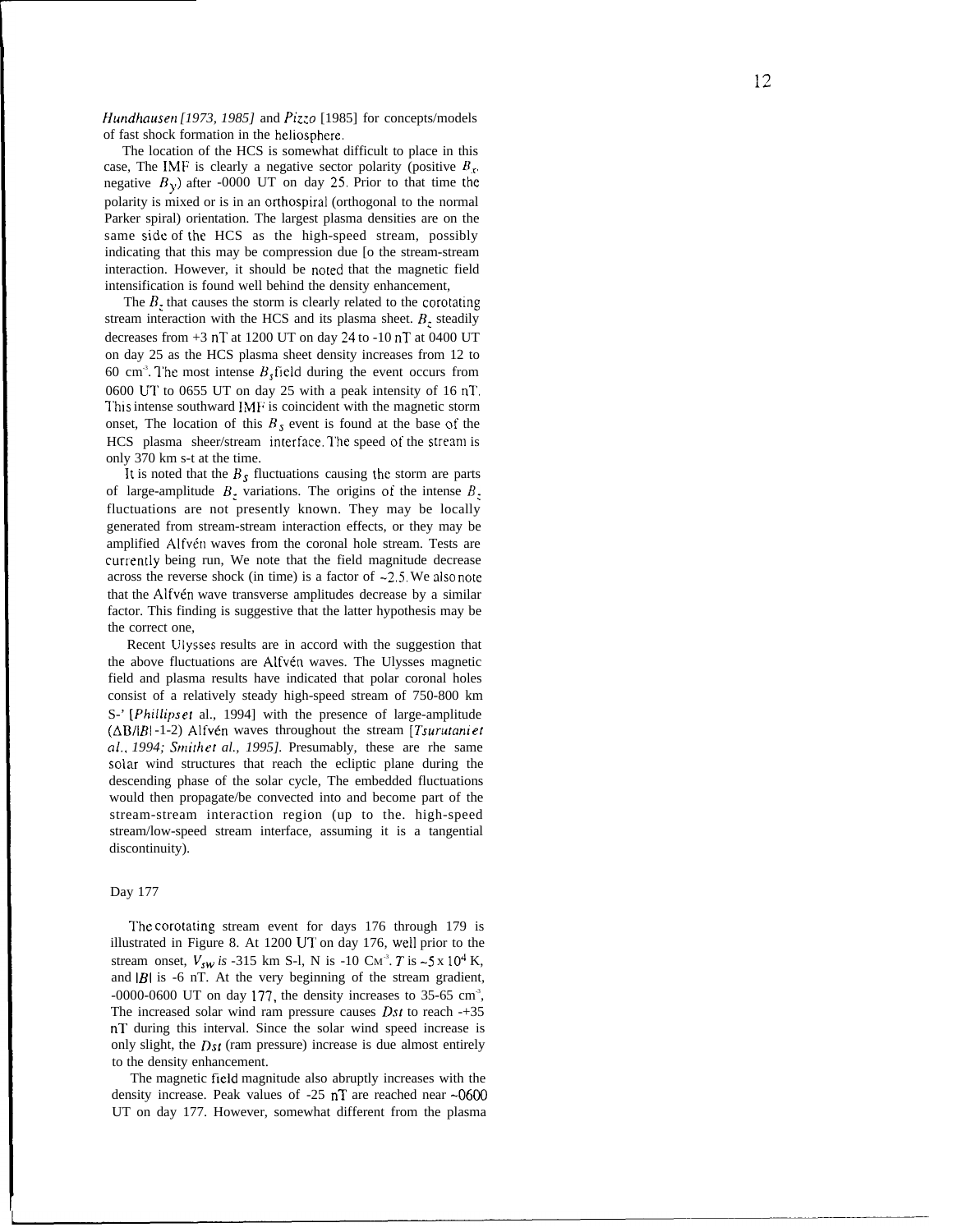density profile, the magnetic field intensity remains high until -1500 UT on day 177. Thus the density enhancement is located at the very base of the corotating stream and the magnetic field enhancement further within the stream gradient, The cororating stream peak speed of 750-800 km s 1 is attained at -0000 UT on day 178 when the field has decreased to a steady -7 nT.

The location of the HCS can be noted by examining the INIF BY and  $B_x$  components. Prior to -0500-0600 UT on day 177,  $B_x$ is-generally negative, and after that time,  $B<sub>y</sub>$  is positive, There is a broad discontinuity from *-0500* to 0600 "UT, when By reverses sign. Prior to -0500 UT,  $B<sub>r</sub>$  is positive, and after -1000 UT,  $B<sub>r</sub>$  is generally negative, Thus one can possibly interpret the -0500 to 0600 UT interval as a crossing from a negative sector field to a positive sector field.

The largest and longest duration negative  $B<sub>z</sub>$  event occurs at this transition.  $B_z$  has a value of - -15 nT for -1 hour, his is coincident with the  $B_y$  sign reversal. The negative  $B_z$  event marks the start of the small storm ( $Dst \le -15$  nT). The nature of the field within the high field region is again of a highly fluctuating nature. These fluctuations could be interpreted as amplified Alfvén waves. Subsequent negative  $B_z$  values on days 178-179, associated with Alfvén waves, lead to a peak  $Dst$  --45 nT on day 178.

# IICS Crossings and Geomagnetic Activity

We have examined all of the other magnetic storm events occurring during 1974 with  $Dst \leq -50$  nT. We wish to determine whether there is any dependence on the polarity of the lMF, a dependence that might be present if the equinoctial hypothesis is the predominant cause of these smaller storms [Russell and *McF'herron, 1973; Crooker* er al., 1992a], (however, see discussion by *Gonzalez et al.* [1993]). We have also examined the data for possible storm seasonal dependence. There are fourteen Dst S-50 nT events in all. Seven of these are associated with HCS  $+/-$  crossings and seven are associated with  $-/$ crossings. Thus there is no obvious HCS crossing polarity dependence. Although there is no HCS crossing dependence, there is some evidence hat negative sectors within March-April and positive sectors within September-October tend to favor  $Dst$ enhancement, in agreement with the Russell -Mc Pherron mechanism, This slight effect can be seen in Figure 1.

# **Major Storm**  $(Dst \le -100 \text{ nT})$  Case Studies

#### Event A

The "A" event was the largest magnetic storm that occurred during 1974. It can be noticed in Figure 1 that the stream(s) responsible for the storm do(es) not occur either 27 days before or after. In the figure it can be noted that the storm is composed of three distinct main phase components, each main phase more intense than the previous one. These main phases are related to three separate streams, each led by fast-forward shocks. Each stream is nonrecurring rather than corotating,

In Figure 9 we show the high-resolution  $B_2$ ,  $|B|$ , speed, density, and temperature values for the A event from 1200 UT on day 185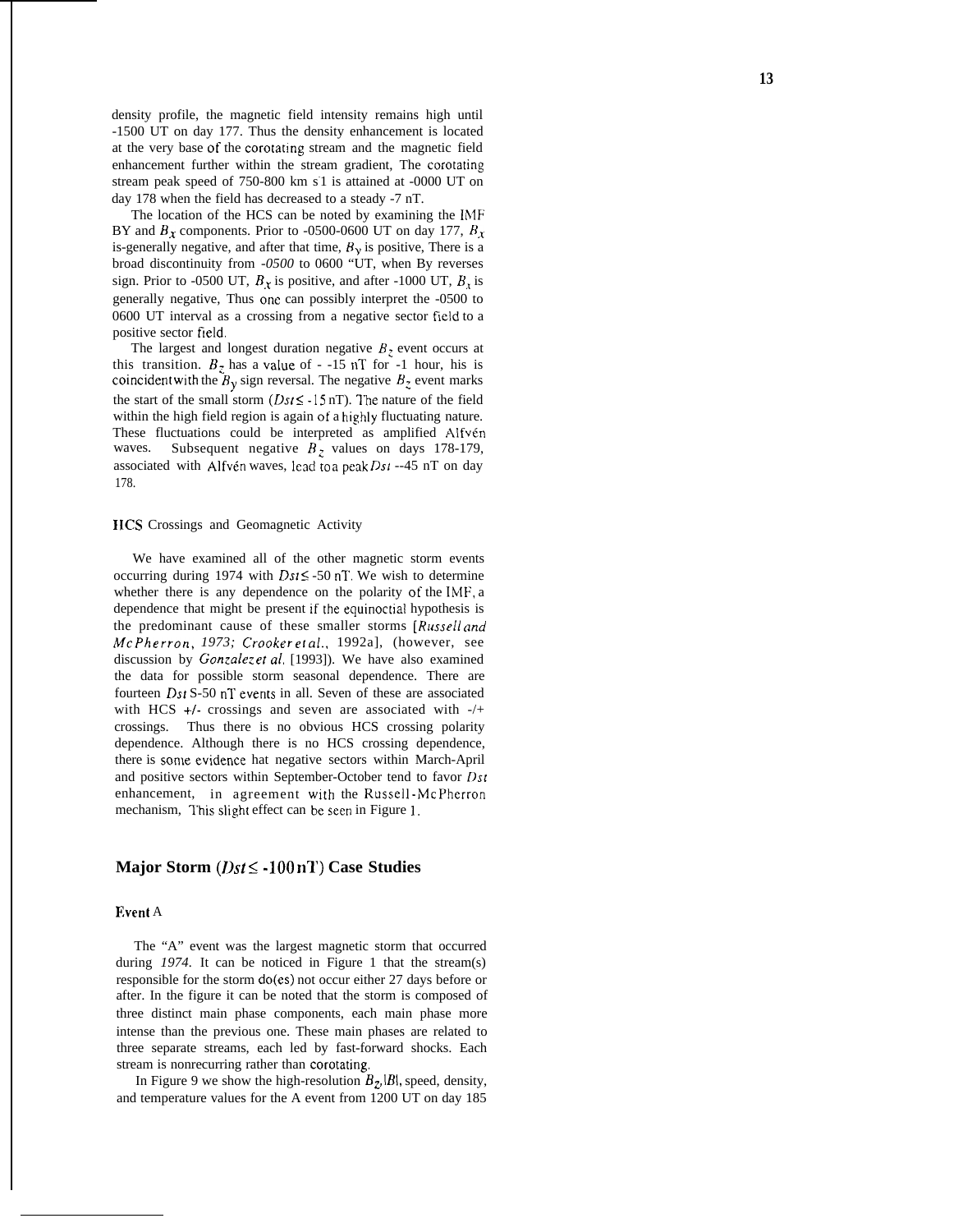until  $2400$  UT on day 187. The first fast-forward shock occurs at 0109 UT on day 185 (not shown), The magnetic field compression associated with this shock crossing was relatively small owing [o the low stream speed of only 490 km  $s<sup>-1</sup>$ . Figure 9 shows the second forward shock at 1532 UT on day 185 (indicated by a dashed vertical line). The peak stream speed is again only -490 km S-l. The magnetic field magnitude increases from  $\sim$ 9 nT to 15 nT across the shock, Well behind the shock at 2245 UT there is a sharp IMF discontinuity in which the field changes from a northward value to one directed southward. The  $B<sub>s</sub>$  component becomes -9 to 12 nT and remains at this value throughout the stream. A peak Dst value of -85 nT develops at 0700 UT, day 186. Then) ostintense main phase onset is related to the third, higher-speed ejects, The speed increases from an upstream value of  $\sim$ 450 km s<sup>-1</sup>to a postshock speed of 600 km  $s^{-1}$ , B<sub>s</sub> increases from a value of 10 nT upstream to over -25 nT downstream. The cause of the intense  $B<sub>s</sub>$  event that causes the storm is shock compression of preexisting upstream  $B<sub>s</sub>$  fields.

From 0410 UT until 0640 UT, day 187, the density isin the range of  $-35$  cm<sup>-3</sup>, and the temperature is-2x 10<sup>5</sup> K (not shown), The high plasma densities and temperatures do not fit with the possibility of [his being part of the driver gas for the event,

#### Event It

This interplanetary event is another nonrecurring event Icd by an interplanetary shock see Figure 1). The event is shown in high resolution in Figure 10. Thes[ormsharponset is again caused by shock compression of preexisting southward fields. The  $B_2$  field is  $-15$  nT prior to the shock (causing a decrease in  $Dst$ ), becomes compressed to  $\lt$ -40 nT at the shock at 1350 UTon day 258, and remains at high negative values until 1432 UT, B, then oscillates between  $+5$  nT and  $-40$  nT until 1622 UT, when it remains at  $-40$ nT.  $B_z$  then maintains -40 to -50-nT level until 1830 UTon day 258.

We have searched for a classical driver gas, using most of the Zwickl et al. [1983] criteria (low temperatures, enhanced He abundances, and quiet magnetic fields), but have not found an obvious region, l'he fields between 1830 and 2400 UT, day 258, are large and somewhat devoid of waves, The interval has low plasma densities  $(1-5 \text{ cm}^{-3})$  as well. However, the temperature remains high (-6-8 x  $10^5$  K) throughout this region, contrary to the *Zwickl et al,* criteria for a driver gas. Although it is possible that this may be a driver gas (without all *Zwickl er al,* criteria met), it is not the major cause of the  $B<sub>s</sub>$  event responsible for the storm main phase and does not warrant further study within this paper.

What is the cause of the highly turbulent fields within the above  $B<sub>z</sub>$  event? The answer can be found by looking at the other field components and the field magnitude. Prior to the shock passage, the IMF is in the orthospiral direction with large negative  $B_{\gamma}$  (--10 nT) and an even larger negative  $B_{\gamma}$  (-15 to -20 nT) component. In the interval (1432 to 1622 UT) when  $B_z$  varies from +5 nT to -40 nT,  $B_x$  is large and positive (20 to 30 nT), and  $B_y$  is positive (O to 10 nT) but less intense than  $B_x$ . There are also large magnetic field magnitude decreases associated with the field directional changes, indicative of the presence of strong local currents. After the field fluctuation region, from 1622 UT and later, [he  $B_x$  and  $B_y$  fields are well ordered, with values of -10 nT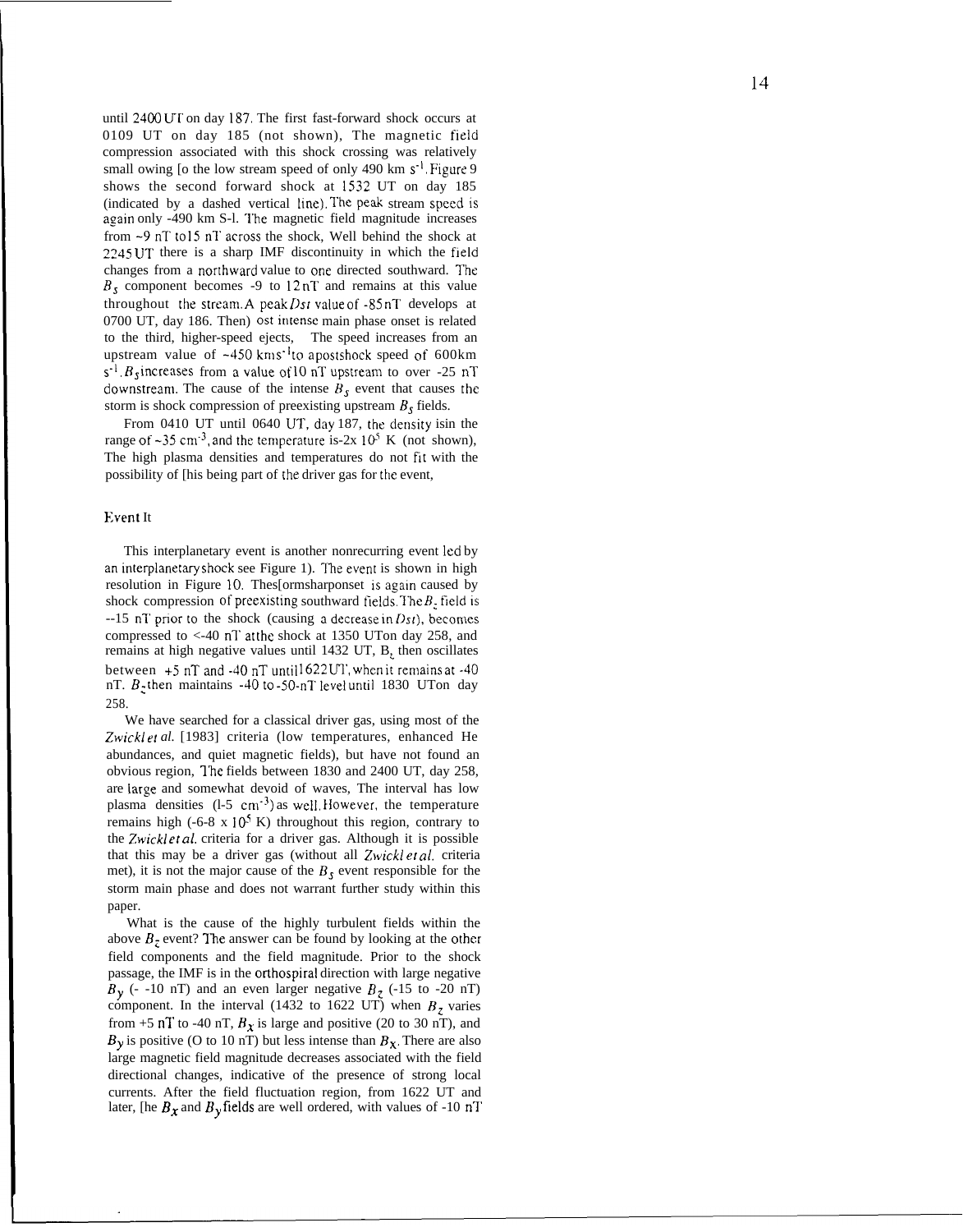and +10 nT, respectively. This is a positive sector field orientation, Thus one possible interpretation of the field fluctuations between 1432 and 1622 UT is that this is a multiple crossing of the heliosphenc current sheet or the crossing of several separate current sheets [Crooker et al., 1992 b]. Prior to the highspeed event the plasma density is high and the velocity low (not shown), indicating an approach to the HCS region. The clear orientation of the field afterward is perhaps the strongest evidence for the hypothesis of a current sheet crossing,

# <sup>I</sup> Event **c**

The third most intense storm during 1974 is again associated with a nonrecurring stream led by a fast-forward shock (Figure 11). The shock event occurs at 1245 UT on day 285, when the magnetic field magnitude increases from 5 nT to -12 nT, the solar wind speed from 400 to 500 km s $^{-1}$ , and density from -10 to --20 cm<sup>3</sup>, Shock compression of the interplanetary fields increases  $B_2$ from  $+5nT$  to  $+12nT$ . The initial phase of the storm (positive Dst values) starts with the shock passage and associated high solar wind ram pressure,

The southward IMF responsible for the storm is associated with the driver gas fields. This is clearly denoted by the smooth magnetic fields detected at 2100 UT extending to 0135 UT on day 287 (the full extent is not shown). The fields are large and smooth with little wave activity and essentially no discontinuities (of all of the criteria used to identify the driver gas this is one of the best presently available; however, no one measure works 100% of the time). This is consistent with the standard picture of a magnetic cloud *[Burlaga et al., 1987]* within a driver gas *[Zwickl et al.,* 1983; Tsurutani et al., 1988; for a discussion of the relationship among magnetic clouds, CLMES and driver gases, see *Tsurutani* and Gonzalez, 1995a]. The magnetic field  $B_7$  decreases to -15nT at -0200 UT, day 286, and remains at this large value until 1400 UT on day 286, Near the end of the magnetic cloud at 0130 UT on day 287 the  $B_7$ -component rises to +5 nT.

All three interplanetary events are ejects events. Event A was caused by three superposed streams, Event  $\overline{B}$  is an ejects event which occurs where the corotating streams begin {o become quite complex (as mentioned previously), Event C is due to a stream whose peak speed is less than 530 km  $s^{-1}$ . This latter event has a clean profrlc of a fast rise-slow decay signature and is impulsive in nature,

# **Solar Sources of the A, B, C Interplanetary Events?**

Possible solar sources for the three high-speed streams (A, B, C events) were sought by examining the Solar-Geophysical Data (Boulder, Colorado) and the World Data Center A for Solar-Terrestrial Physics, report UAG-52, 1974. The speeds of the high-speed streams at 1 AU were also used to rule out events that would require unreasonably high or unreasonably low transit speeds.

~----------------- -----------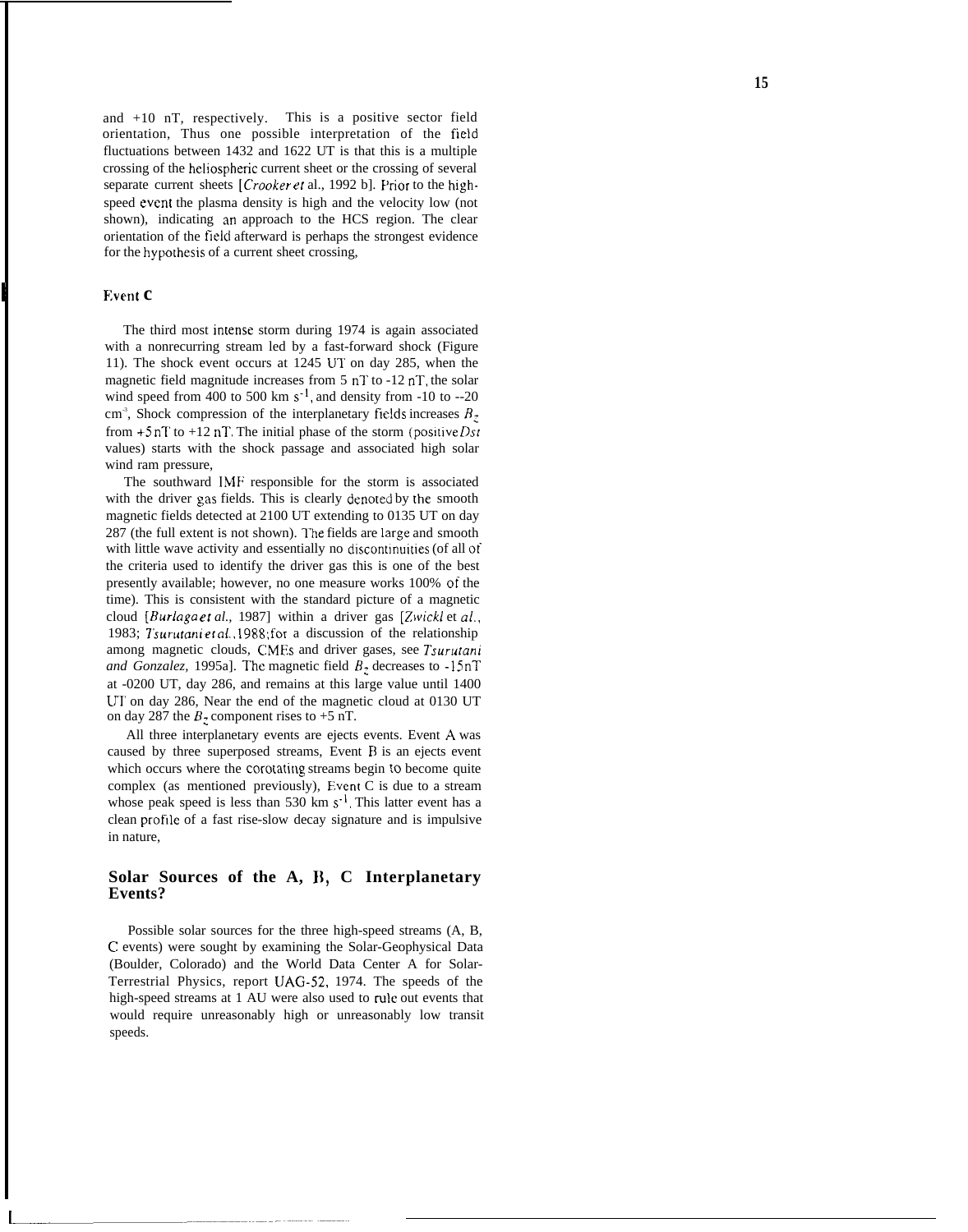#### Event A

Three small lB/2B flares were the most intense events during this period region (region 13043, day 184, 0259-0318-0412 UT, day 185, 0801-0840-0928 UT, and 1338-1357-1442 UT). Because event A is a compound event involving three interplanetary shocks, one might hope that these three flares would correspond to the three interplanetary shocks at <sup>1</sup> ALJ. However, the timing for the first two flares was within 24 hours of the detection of the shocks at 1 AU, Such unreasonably short transit times rule out these flares as possible sources, unless one assumes that very large deceleration is occurring between the sun and 1 AU.

The solar flare event at 0259 UT on day 184 is the only event that fits any of the three shocks time-wise. If one considers the last shock occurring at -0000 UT on day 187, an average speed of  $-604 \text{ km s}^{-1}$  is determined. This is in good agreement with the measured postshock flow speed of -600 km s<sup>-1</sup>. However, no solar events could be related to the other two solar wind streams, The latter two are more important in terms of producing the geomagnetic storm. This event can be thought of as a compound stream, as discussed by Burlaga et al. [1987],

#### Event B

The interplanetary shock is detected at 1350 UT on day 258. The postshock flow speed is -645 km S-l. Assuming a constant flow from the Sun to the Earth, this would correspond to a transit time of  $\sim$ 2.7 days. The only obvious solar event during this time is a 2B flare on September 13. If this solar event is the cause of the interplanetary ejects, the ejects would have to have had an average transit speed of  $-850 \text{ km s}^{-1}$ . This is quite high considering the measured speed at 1 AU. 'IIis solar event *seems* like an unlikely candidate. There were no prominence disappearance events during the interval of interest,

#### Event C

The shock was detected at 1 AU at 1245 UT on day 285, The only prominent flare that occurred within the general time interval was on day 284 at 0325 UT, There were no prominence disappearance events in the interval of interest, The 2B flare occurred less than a day and a half prior to the detection of the shock at 1 AU. Because the stream speed was quite low, -500 km s<sup>1</sup>, this solar event seems unlikely to be related to the stormcausing stream.

It has been extremely difficult to identify solar events associated with the A, B, and C storm-causing solar wind streams detected at I AU, These three nonrecurring events probably did not have optical or X ray counterparts.

# **Summary and Discussion**

1. In 1974, only moderate  $(-100 \text{ nT} \leq Dst \leq -50 \text{ nT})$ , weak  $(-50 \text{ nT} \leq Dst \leq -25 \text{ nT})$ , or negligible  $(-25 \text{ nT} \leq Dst)$  magnetic storms were caused by corotating streams. Corotating streams were not responsible for major  $(Dst \le -100 \text{ nT})$  magnetic storms. Although the fast stream-slow stream interactions (corotating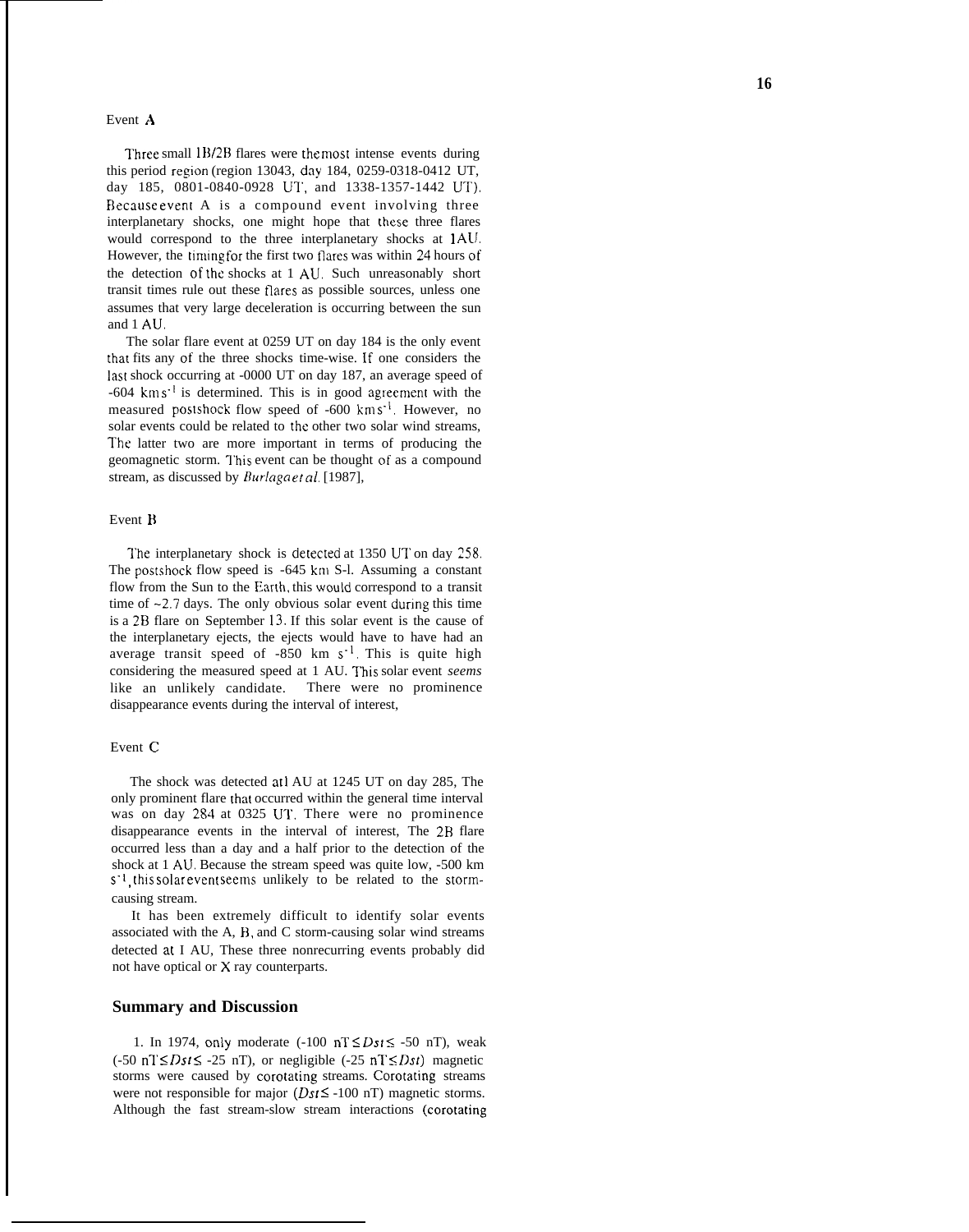stream/HCS plasma sheet interactions) created intense fields with hourly average  $|B|$  -15-25 nT and  $B_z \leq 10$  nT, the  $B_z$  component was typically highly fluctuating. The Gonzalez *and Tsurutani [1987]* criteria for a major (Dst S -100 nT) magnetic storm (during solar maximum), a dawn-to-dusk  $E_{sw} \ge 5$  mV/m (approximately comparable to  $B_5 \le -10$  nT) and T >3 hours, were not met at any of the corotating stream compression regions. The  $B_5$  value was often greater than 10 nT, but the time duration was less than 3 hours. Thus it is possible that this empirical criterion derived from a solar maximum interval, may also hold during the descending phase of the solar cycle as well. Similar results were found for 1973 and 1975 as well (not shown).

2. The extremely high annual 2.5-rein *AE* average of 283 nT for 1974 was due to the presence of two corotating streams that contained continuous, large-amplitude Alfvén waves. As the magnetic field of the wave rotates southward, magnetic reconnection takes place at the Earth's magnetosphere, and a substorrn occurs. AS the field rotates northward, it turns off reconnection, and the substorm terrmnates. The quasi-periodic southward components cause the quasi-periodic substorm activity, called HILDCAAs.

3. The magnetic storms caused by the corotating coronal hole streams have extremely long decay umes, sometimes greater than -10 days, even weeks. These are caused by the presence of HILDCAAs within the recovery phase, Substorms comprising the HILDCAAs inject small amounts of ring current particle energy into the outer regions of the magnetosphere that are detected as slight  $D_{s}$ t decreases. The continuous substorms (and particle injections) tend to keep the ring current at a quasi-steady srate and do not allow it to recover to its quiet time value, The relatively rapid 2- to 3-hour decay of these small Dsr events is unexplained at this time, however. One possible explanation is that the particles gradient drift to the magnetopause and are convected *into* the magnetosheath. Another possibility is the  $IMFB<sub>N</sub>$  part of the Alfvén wave may play a role in outward radial convection of the nightside ring current. A third possibility is that rapid particle loss [o the aurora] ionosphere caused by wave-particle interactions is occurring,

4, Intervals of geomagnetic quiet are associated with the far trailing portion of corotating streams where  $|B|$  is low (<3 nT) and there is an absence of Alfvénic fluctuations,

5, The physical mechanism for the "initial" (positive Dsr) phases of magnetic storms is considerably different from that for fast ejects events, P'or corotating streams it is the HCS plasma sheet and the stream-stream compressive effects that lead to the high solar wind plasma densities. These density enhancements can occur well ahead of high  $|B|$  intensities, and thus longduration, purely positive  $Dst$  events result. Although the solar wind speeds in these regions are generally quite low, -300-350  $km s<sup>-1</sup>$ , the densities are often an order of magnitude larger than average values, allowing significant ram pressure increases and the storm initial phase,

6. The three major ( $Dst \leq -100$  nT) magnetic storms that occurred in 1974 were not created by the corotating streams. All three were associated with moderate speed streams led by fastforward shocks. The streams were not particularly notable (the highest had a speed of -600 km s1), and all were located near the HCS crossings. One speculation that we propose is that these relatively smallish events might be related to the coronal hole expansion, i.e., the opening of additional magnetic flux in the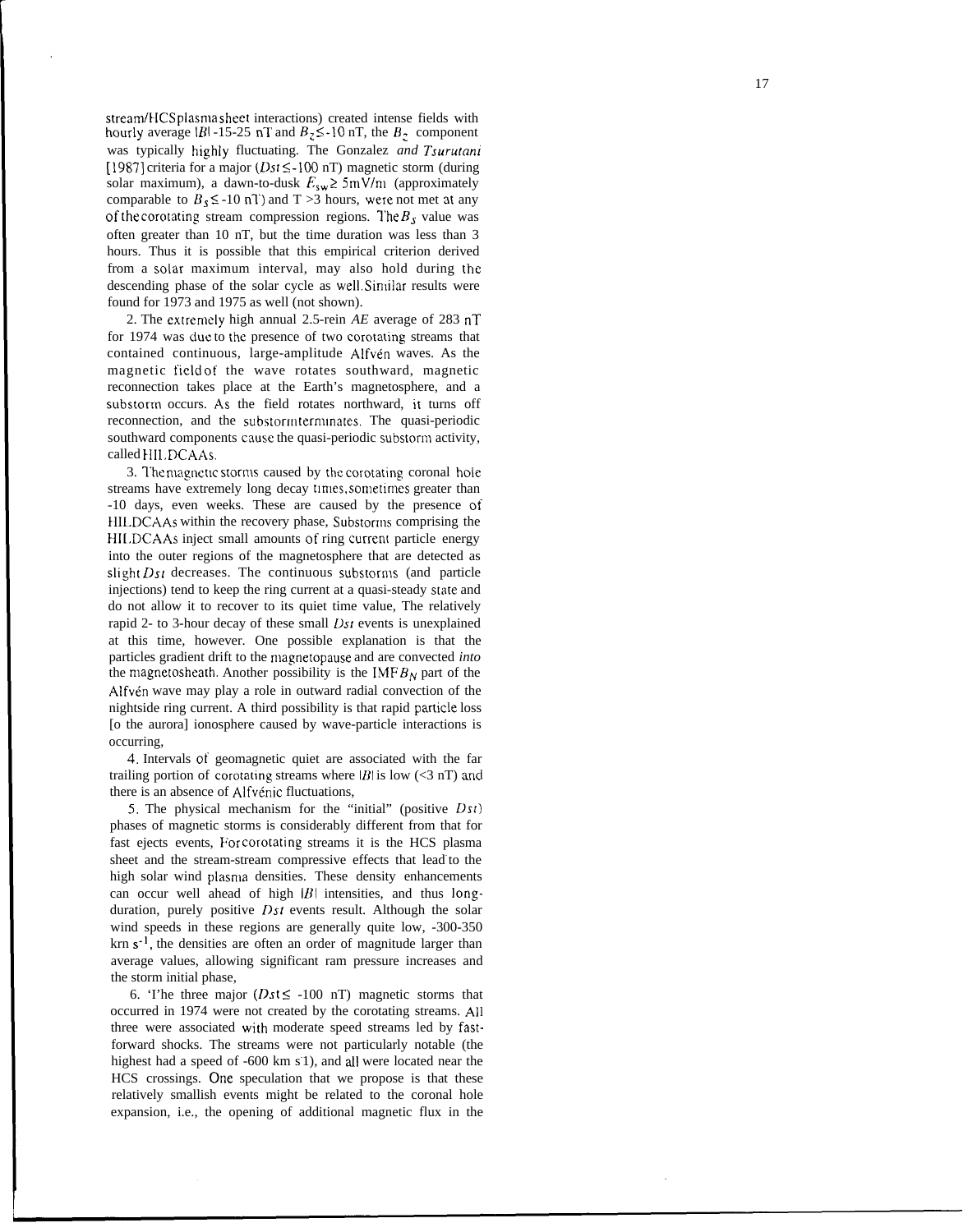corona. It was not possible to find any (small) solar flares or prominence eruptions associated with the interplanetary events.

7, Reverse shocks are present in corotating streams at 1 AU about -20% of the time. They are not accompanied by forward shocks. If the prior fields had a southward direction, the decrease in magnetic field magnitude that occurs with a reverse shock crossing (from downstream to upstream in time) causes the onset of the storm recovery phase.

8. The causes of the  $B<sub>s</sub>$  events responsible for (he A, B, and C magnetic storms were shock compression of preexisting southward  $B_7$  for the two largest storm events and  $B_5$  within a magnetic cloud for the weakest event.

A schematic of geomagnetic active and geomagnetic quiet intervals summarizing the above results is given in Figure 12. Region 1 is the distant trailing portion of a high-speed stream. The speed is relatively low and is decreasing with time. The magnetic field magnitude is low and devoid of large-amplitude Alfvén waves. This is a region where  $AE$  is lowest (other than times when  $B_2$  is northward for long intervals of time; see Tsurutani and Gonzalez [1995 b]. In region 2 the plasma density is high owing to the presence of naturally occurring high densities near the HCS (the HCS plasma sheet) and also to stream-stream compressive effects. This region, when incident upon the magnetosphere, leads to positive  $Dst$  values. After the passage of this density enhancement, if [he subsequent IMF has significant southward components causing a storm main phase, then the prior positive *Dst* will appear as a storm initial phase (without a sudden commencement), If there are no trailing southwardly directed fields, the former will only be a positive  $Dist$  event. Region 3 contains the high-intensity magnetic fields associated with streamstream compressive effects. Southward deflections of the IMF lead to small or moderate magnetic storms. Note that at 1 AU this high field region is located at the beginning of the gradient of the high-speed stream and is not near the region where the gradient or velocity is the highest, This is considerably different from what happens with storms that occur during solar maximum (for shock compression of  $B<sub>s</sub>$  this occurs at high-speeds just behind the forward shock; for magnetic clouds this occurs near the peak ejects speeds), Because the fields in the interaction region are highly fluctuating, the storm main phases are also highly irregular in profile. Region 4, at [he peak and trailing portions of the highspeed stream, is characterized by Alfvénic fluctuations in  $B<sub>z</sub>$  and concomitant continuous auroral activity (HILDCAAs). The *AE* intensity is highest near the peak of the stream and decreases with decreasing solar wind speed and Alfvén wave amplitudes. Recent Ulysses high-latitude results have given us additional information which help put these in-ecliptic observations/results into context. *Phillips ef al, [1994]* have shown that the solar wind associated with polar coronal holes has constant speeds near 750-80Q km S-l, *Tsurutani et al.* [1 994] and *Smithet al.* [1995] have shown that Alfvén fluctuations within such streams have continuous transverse fluctuations with  $\Delta B/|B| - 1$  to 2. Thus the most intense HILDCAAS are associated with cases in which the coronal hole stream proper impinges on the magnetosphere. Trailing portions of the streams (rarefaction regions) have lower Alfvénic wave amplitudes and thus are less geoeffective, consistent with the above observations.

Why does the idea of 27-day recurring magnetic storms persist? At the time of the *Chapman and Bartels* [ 1940] book, only midlatitude indices such as *ap* were available. From these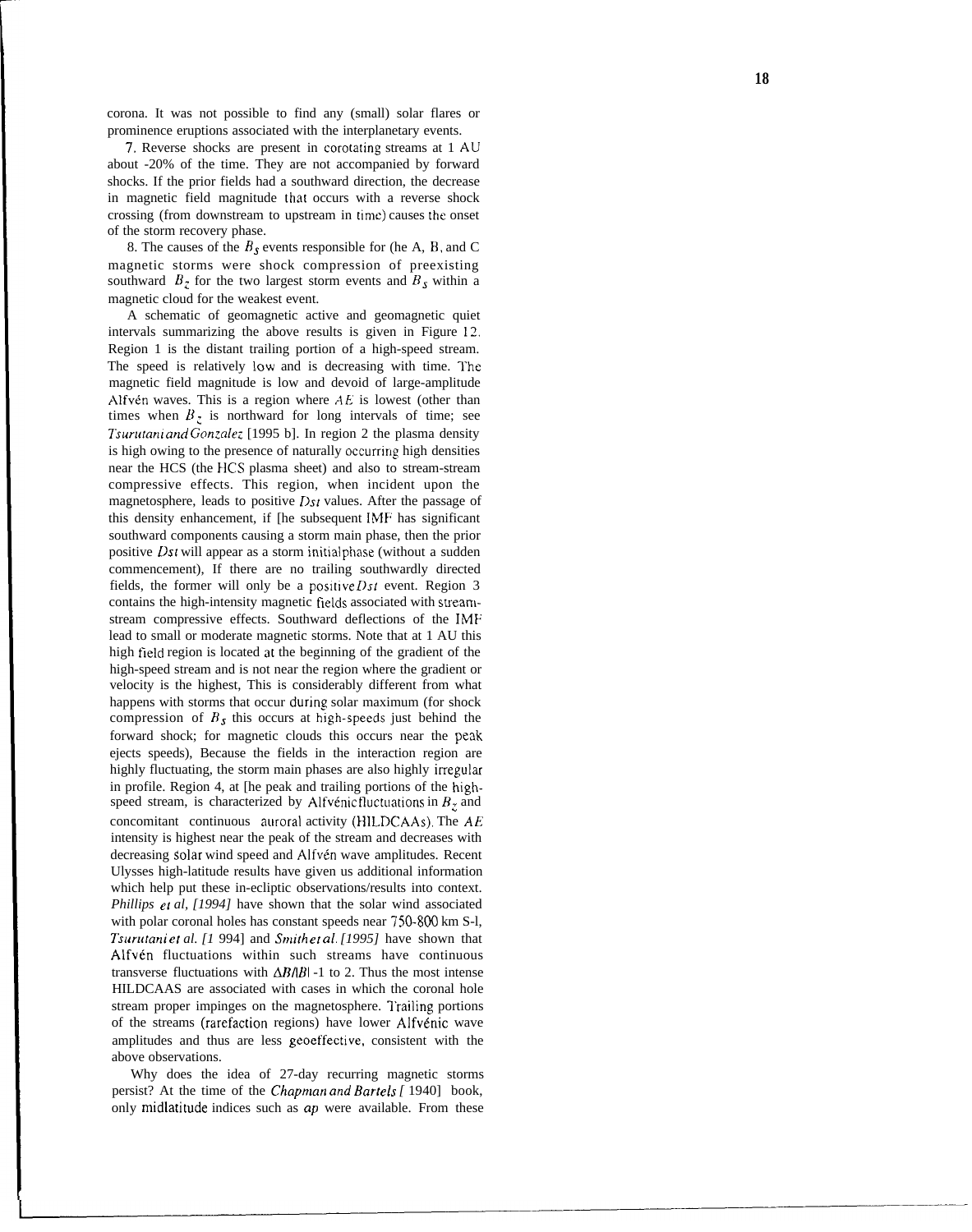indices, one could not tell whether the geomagnetic activity was due to storms or substorms, From this study we clearly show that both are present. However, we note that the dominant cause of *up* periodicity is the long-duration auroral activity (HILDCAAS) throughout the corotating stream.

Acknowledgments. Portions of this work were done at the Jet Propulsion Laboratory, California Institute of Technology, Pasadena, under contract with the National Aeronautics and Space Administration. We wish to acknowledge helpful scientific discussions with E. J. Smith This paper was submitted simultaneously with that of Crooker and *Cliver* (99, 23383, 1994). The Editors (B. Hultqvist and T. Gombosi), who have read both, feel that they should be viewed as complementary in nature. The authors would like to thank the referees for their constructive comments.

The Editor thanks two referees for their assistance in evaluating this paper.

# **References**

- Barrels, J,, Some problems of terrestrial magnetism and electricity In  $7$ errestrial Magnetism and Atmospheric Electricity, edited by J A. Flemming, p. 385, McGraw-Hill, New York, 1938.
- Belcher, J, W., and L, Davis Jr., Large-amplitude Alfven waves in the interplanetary medium, 2, *J. Geopfrys. Res.,* 76, 3534, 1971.
- Bornni, G., J. T. Gosling, S. J. Bame, W. C Feldman, and J. M. Wilcox, Solar wind helium and hydrogen structure near the heliosphere current sheet: A signal of coronal structures at I AU, J. Geophys. Res., 86, 4565, 1981.
- Burlaga, L. F., and R. P. Lepping, The causes of recurrent geomagnetic s~onns, Plonel. *Space Sci.,* 25, 1151, 1977.
- Burlaga, L. F., K. W. Behannon, S. F. Hansen, G. W. Pneumann, and W. C. Feldman, Sources of magnetic fields in recurrent interplanctary streams, *J. Geophys. Res., 83,* 4177, 1978.
- Burlaga, L., E. Sittler, F. Mariani, and R. Schwenn, Magnetic loop behind an interplanetary shock: Voyagers, Helios, and IMP 8 observations, *J. Geophys. Res.,* 86, 6673, 1981,
- Burlaga, L. F., K. W, Behannon, and L. W. Klein, Compound streams, magnetic clouds, and major geomagnetic storms, *J. Geophys. Res.*, 92, 5725, 1987.
- Chapman, S., and J. Bartels, Geomagnetism, vol. 1, chap. X11, 396, Clarendon, Oxford, England, 1940.
- Crooker, N. U,, E, W. Ciiver. and B. T. Tsurutani, The semiannual variation of great geomagnetic storms and the postshock Russell-McPherron effect preceding coronal mass ejecta, Geophys. Res, Lett., 19, 429. 1992a,
- Crooker, N. U., G. L Siscoe, S. Shodhan, D. F. Webb, J, T. Gosling, and E. J, Smith, Multiple heliosphenc current sheets and coronal stream belt dynamics, *J. Geophys. Res.,* 98,9371, 1992b.
- Dessler, A, J., and J. A. Fejer. Interpretation of  $Kp$  index and M-region geomagnetic storms, Planet. Space Sci., 11, 505, 1963.
- Dungey, J. W., Interplanetary magnetic field and the auroral zones, *f'hys. Rcs. I@rt.,* 6,47, 1961.
- Farmgia, C. J,, L, F. Burlaga, V, A. Osherovich, 1. G. Richardson, M. P. Freeman, R. P. Lepping, and A, J. Lazarus, A study of an expanding interplanetary magnetic cloud and interaction with the Larth's magnetosphere: The interplanetary aspect, *J, Geophy\$, Res,,* 98, 7621, 1993a.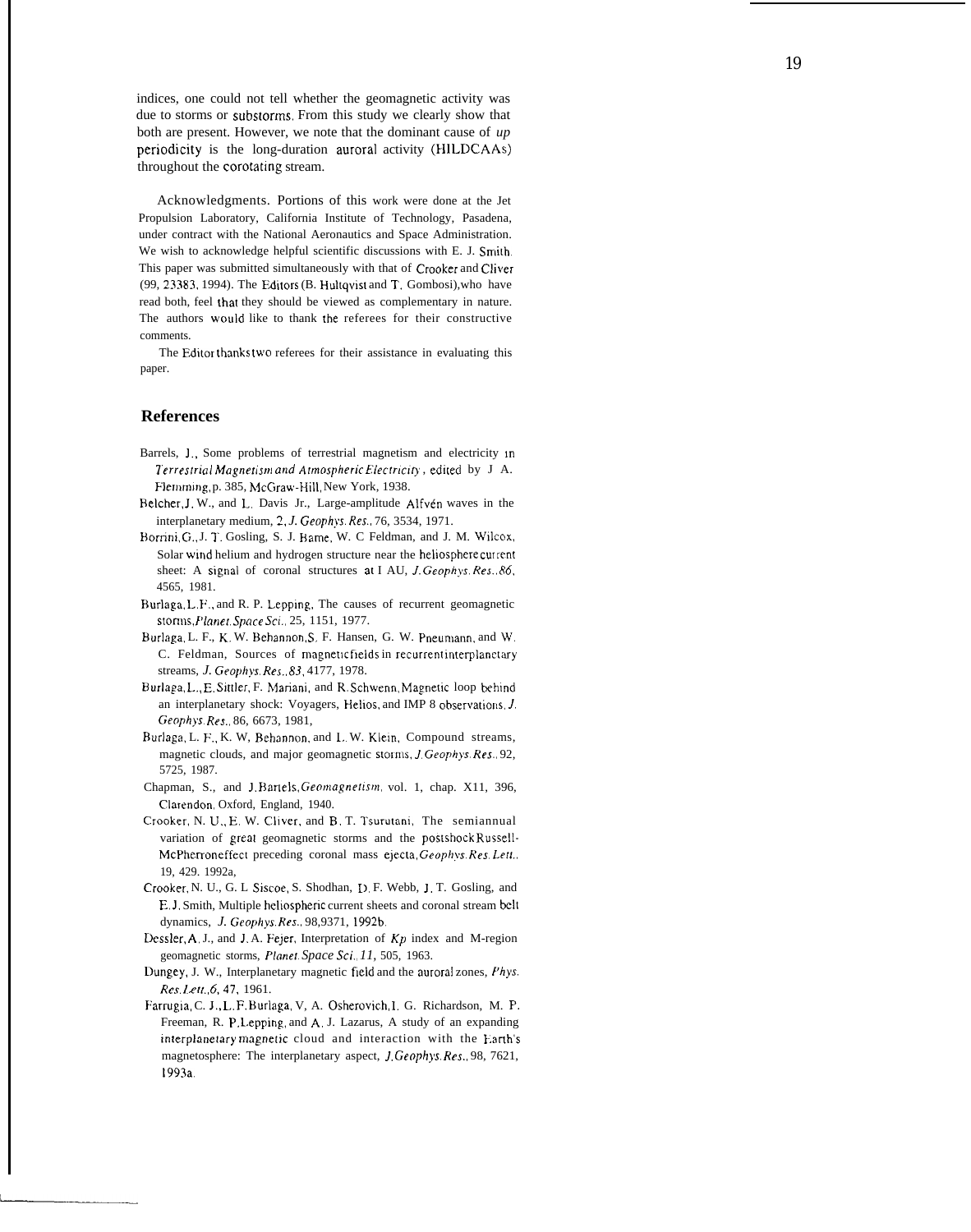- Farrugia, C. J., M. P. Freeman, L, F, Burlaga, R. P. Lepping, and K. Takahashi, The Earth's magnetosphere under continued forcing: Substorm activity during the passage of an interplanetary magnetic cloud, *J. Geophys. Res.,* 98, 7657, 1993b.
- Feynman, J., and X. Y, Gu, Prediction of geomagnetic activity on time scales of one to ten years, *Rev. Geophys.,* 24, 650, 1986.
- Gonzalez, W. D., and B. T. Tsurutani, Criteria of interplanetary parameters causing intense magnetic storms (Dst < -100 nT), Planet. Space Sci. 35, 1101, 1987.
- Gonzalez, W.D., and B, T. Tsurutani, Terrestrial response to eruptive solar flares: Geomagnetic storms, in *Eruptive Solar Flares*, edited by Z. Svestka, B. V. Jackson, and M. E. Machado, p. 277, Spnnger-Verlag, New York, 1992.
- Gonzalez, W. D., and B, T, Tsurutani, Interplanetary -magnetosphere coupling from ISEE-3, in Proc, So/. *Terr. Energy Prog. (STEP) SyrIp.,* edited by D. N. Baker, V. O. Papitashivili and M. J. Teague, p.435. *Pergarnmon, New* York, 1994.
- Gonzalez, W. D., B. T. Tsurutani, A. L.C. Gonzalez, E.J. Smith, F. Tang, and S. I Akasofu Solar wind-magnetosphere coupling during intense magnetic s{onns (1978-1979), J. *Geophys. Res., 94, 8835, 1989.*
- Gonzalez, W. D., A. L. C. Gonzalez, and B. T. Tsurutani, Comment on "The semiannual variation of great geomagnetic srorms and the postshock Russell- McPherson effect preceding coronal mass ejecta," *Geophys, Res. La..,* 20, 1659, 1993.
- Gonzalez, W. D., J. A. Joselyn, Y. Kamide, H. W. Kroehl, G. Rostoker, B. T. Tsurutani, and V. M. Vasyliunas, What is a geomagnetic storm?, *J Geophys. Rex.,* 99. 5771, 1994.
- Gosling, J. T., J. R. Asbridge. S. J. Bame, and W. C. Feldman, Solar wind speed variations: *1962, J, Geophys, Res., 81, S061, 1976.*
- Gosling, J. 1., S. J. Bame, D. J. McComas, and J. L. Phillips, Coronal mass ejections and large geomagnetic storms, *Geophys. Res. Lett.* 17,901, 1990.
- Gosling, J. T., D. J. McComas, J. L. Phillips, and S. J. Bame, Geomagnetic activity associated with Earth passage of interplanetary shock disturbances and coronal mass ejections, *J. Geophys. Res,,* 96, 7831, 1991.
- Hansen, R.T., S.F. Hansen, and C. Sawyer, Long-lived corona] structures and recurrent geomagnetic patterns in 1974, Planer. Space Sci., 24, 381, 1976.
- Hoeksema, J. T., and X, Zhao, Prediction of magnetic orientation m driver gas associated *B*<sub>-</sub> events, *J. Geophys. Res.*, 97, 3151, 1992.
- Hundhausen, A. J., Evolution of large-scale solar wind structures beyond 1 AU, *J. Geophys, Ref.,* 78, 2035, 1973.
- Hundhausen, A. J., Some macroscopic properties of shock waves in the *heliosphere, in Collisionless Shocks in the Heliosphere: A Tutorial* Review, edited by R, G, Stone and B, T. Tsurutani, *Geophys. Monogr. Ser., VOL.* 34, *p,* 37, AGU, Washington, D. C., 1985,
- Klein, L. W., and L. F. Burlaga, Interplanetary magnetic clouds at 1 AU, *J. Geophys. Res.,* 87, 613, 1982.
- Krieger, A. S., A, F, Timothy, and E. C, Roelof, A coronal hole and its identification as the source of a high velocity solar wind, Sol, Phys., 29, 505, 1973.
- Krieger, A, S., A, F, Timothy, G. S, Vaiana, A J. Lazarus, and J. D. Sullivan, X ray observations of coronal holes and their relationship to high velocity solar wind streams, in Solar Wind Three, edited by C. T. Russell, p. 132, Inst. of Geophys, and Planet. Phys., Univ. of Calif., 1974.
- Lindblad, B.A., Coronal sources of high-speed plasma streams in the solar wind during the declining phase of solar cycle 20, *Astrophys. Space Sci., 170, 55, 1990.*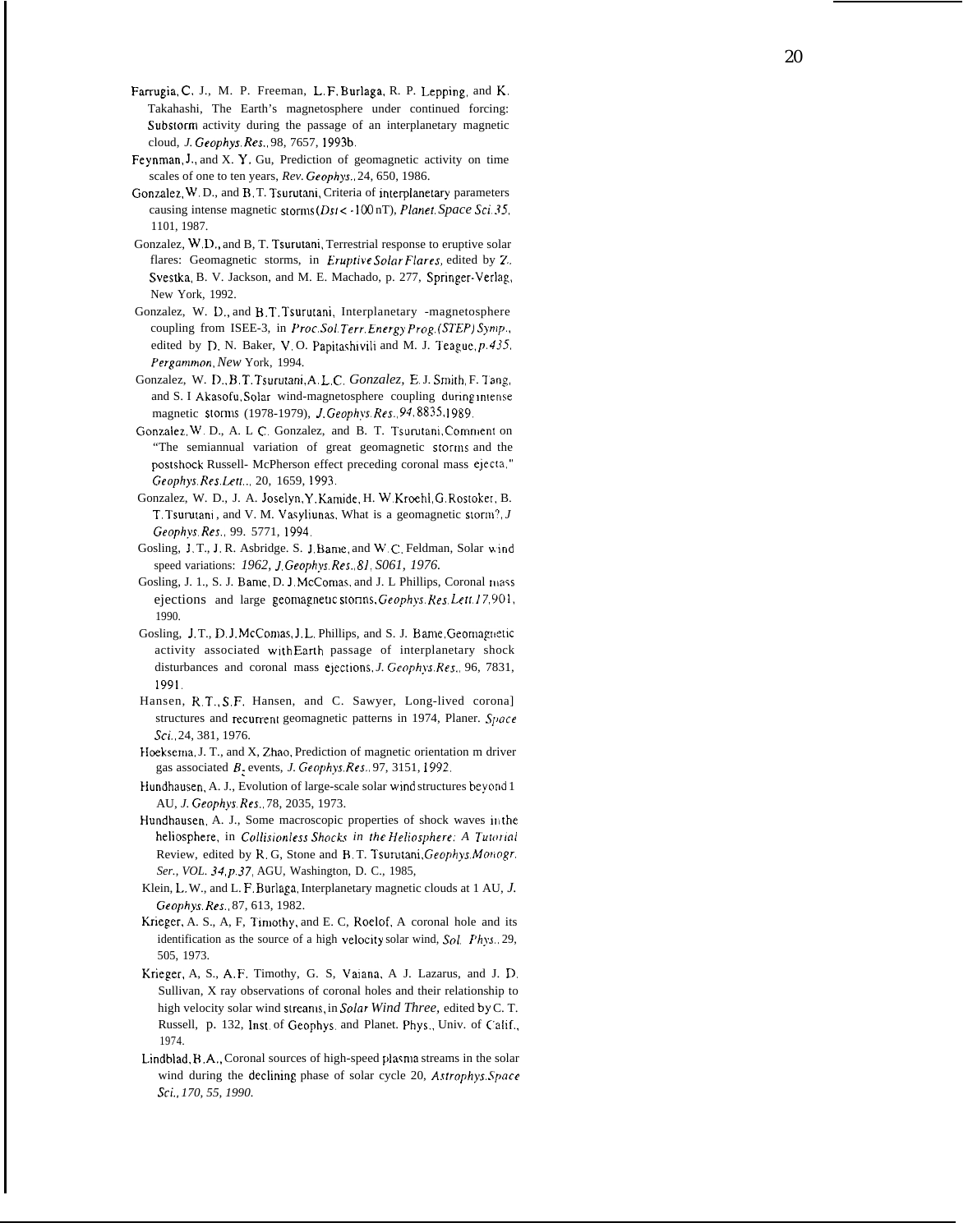- Lindblad, B, A., and H. Lundstedt, A catalogue of high-speed plasma streams in the solar wind 1975-1978, Sol. Phys., 88, 377, 1983.
- Ness, N. F., and J. M. Wilcox, Solar origin of the inter-planetary magnetic field, *Phys. Rev. Iz'rI., 13.461,* 1964.
- Neugebauer, M., and C. W. Snyder, Mariner 2 observations of the solar wind, *J. Geophys. h'es.,* 71, 4469, 1966.
- Phillips, J. L., A. Balogh, S. J. Banle, et al., LJlysses at 50" south: Constant immersion in the high space solar wind, *Geophys. Res. Lett.*, 21, 1105. 1994.
- Pizzo, V. J., Interplanetary shocks on the large scale: A retrospective on the last decade's theoretical efforts, in *Collisionless Shocks in the* Heliospheric Review of Current Research, edited by B, T. Tsurutani and R. G. Stone, *Geophys. Monogr. Ser., vol., 35, p.51, AGU.* Washington, D. C., 1985.
- Russell, C. T., and R. L. McPherron, Semiannual variation of geomagnetic activity, *J. Geop})>,s ReJ.,* 78, 92, 1973.
- Saba, M.M., Intercomparison of the AE, crp and Dst indices for years near solar maximum (1979) and solar minimum (1974), M, SC. thesis, Natl. Inst. of Space Res., Sao Jose dos Campos, Sao Paulo, Brazil, 1992.
- Sckopke, N., A general relation between the energy of trapped particles and the disturbance field near the Earth, *J. Geophys. Res., 71.* 3125, 1966,
- Sheeley, N, K., Jr., J. W. Harvey, and W. C, Feldman, Coronal holes, solar wind streams and recurrent geomagnetic disturbances: 1973-1976. Sol *Phys.,* 49, 27t. 1976.
- Sheeley, N, R,, Jr., J, R. Asbridge, S, J. Bame, and J. W. Harvey, A pictorial comparison of interplanetary magnetic field polarity, solar wind speed, and geomagnetic disturbance index during the sunspot cycle, Sol Phys, 52, 485, 1977.
- Smith, E, J., and J. H. Wolfe, Observations of interaction regions and corotating shocks between one and five ALI: Pioneers 10 and 11, *Geophys. Res. tin.,* 3, 137, 1976.
- Smith, E. J., Et. T. Tsurutani, and R. L Rosenberg, Observations of the interplanetary sector structure up [o heliospheric latitudes of 16 degrees: P!oneer 11, *J, Geophys, Res..* 83, 717, 1978.
- Smith. E.J., M. Neugebauer, A. Balogh, S.J. Bame, R. P. Lepping, and B. 1'. Tsurutani, Ulysses observations of latitude gradients in the heliosphenc magnetic field, *Adv. Space Res., 16*, 165, 1995.
- Tong, F., B, T. Tsurutani, W. 1). Gonzalez, S, 1. Akasofu. and E. J. Smith, Solar sources of interplanetary southward  $B<sub>z</sub>$  events responsible for niajor magnetic storms (1978-1979), *J. Geophys. Res., 94*, 3535, 1989.
- Timothy, A. F., A. S. Krieger, and G. S. Vaiana, The structure and evolution of coronal holes, Sol. Phys., 42, 135, 1975.
- Tsurutani, B. T.. and W.D. Gonzalez, The cause of high intensity longduration continuous *AE* activity (HILDCAAs): Interplanetary Alfvén wave trains, *P/at)el. Spoce Sci,, 35,* 405, 1987
- Tsurutani, B. T. and W. D. Gonzalez 7 he future of geomagnetic storm predictions: Implications from recent solar and interplanetary observations, to appear in *J. Atmos. Terr. Phys.*, 1995a.
- l'suru(ani, B, T., and W. D. Gonzalez, The efficiency of "viscous interaction" between the solar wind and the magnetosphere during intense northward IMF events, Geophys. Res. Lett., 22, 663, 1995b.
- Tsurutani, B. T., E. J. Smith, K. R. Pyle, and J. A. Simpson, Energetic protons accelerated at corotating shocks: Pioneer 10 and 11 observations from 1 to 6 AU, *J. Geophys. Res.*, 87, 7389, 1982.
- Tsurutani, B, T., W, D. Gonzalez, F. Tang, S. I. Akasofu, and F. J. Smith, Origin of interplanetary southward magnetic fields responsible for major magnetic storms near solar maximum ( 1978- 1979), *J, Geophys. Res.,* 93, 8519, 1988.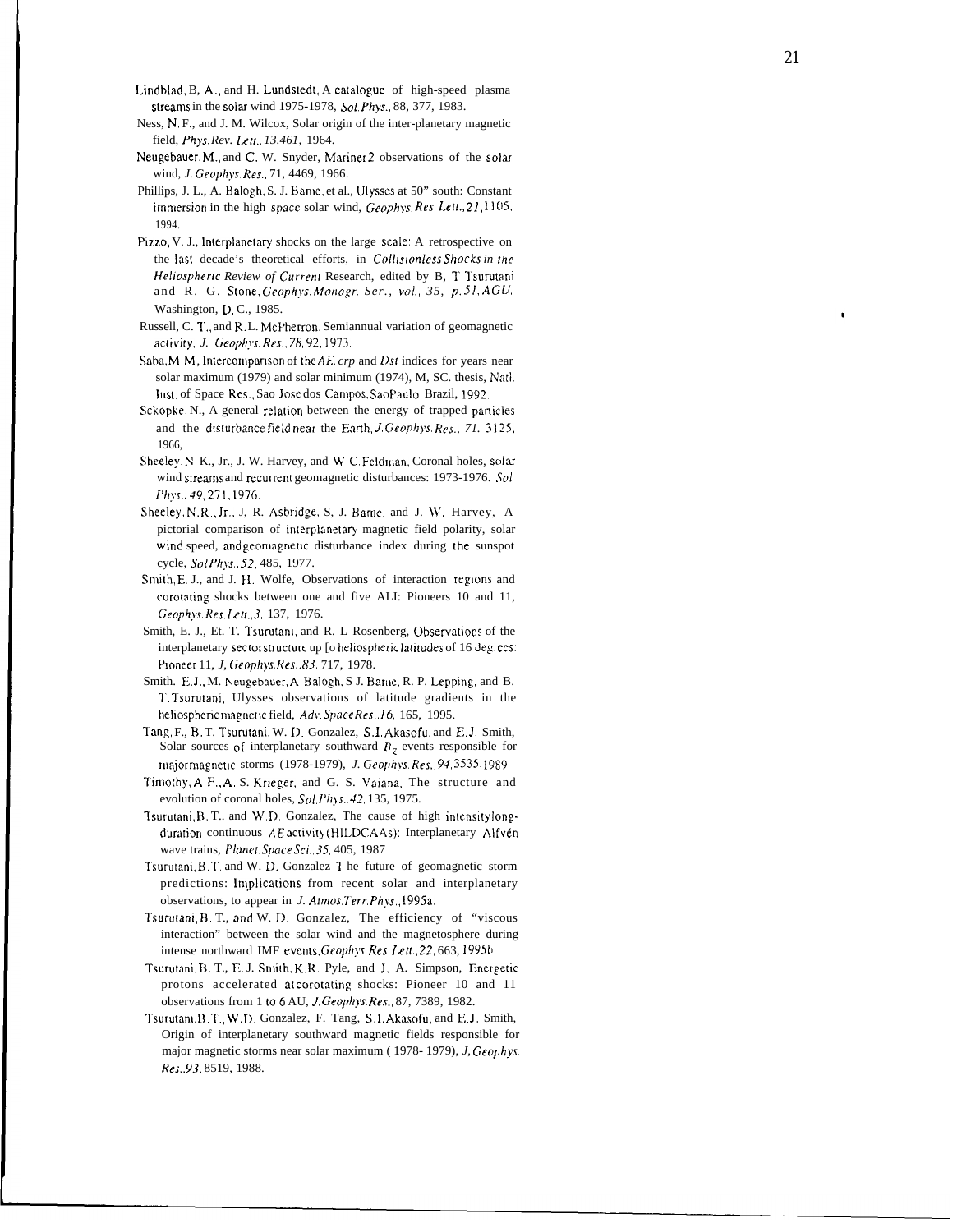Tsurutani, B. T., T. Gould, B. E. Goldstein, W. D, Gonzalez, and M. Sugiura, Interplanetary Alfvén waves and auroral (substorm) activity: IMP 8, *J. Geophys Res.,* 95, 2241, 1990.

.

- Tsurutani, B. T., W. D. Gonzalez, F. Tang, and Y. T. Lee, Great magnetic storms, *Geoph.vs. Res. htt., 19, 73, 1992.*
- Tsurotani, B. T., C. M. Ho, E. J. Smith, M. Neugebauer, B. E. Goldstein, J. S. Mok, J. K. Arballo, A. Balogh, D. J. Southwood, and W. C. Feldman, The relationship between interplanetary discontinuities and Alfvénic waves: Ulysses observations, *Geophys. Res. Lett.*, 21, 2267, 1994.

Wilcox, J. M., and N. F. Ness, Quasi-stationary corotating structure in the interplanetary medium, *J. Geophys. Res.*, 70, 5793.1965.

- Winterhalter, D., E. J. Smith, M. E. Burton, N. Murphy, and D. J. McCon~as, The heliospheric plasma sheet, *J. Geophys. Res.,* 99, 6667. 1994.
- Zwickl, R.D., J. R. Asbridge, S. J. Bame, W. C. Feldman, J. T. Gosling, and E.J. Smith, Plasma properties of driver gas following interplanetary shocks observed by lSEE-3, in Solar Wind Five, *NASA CO,IJ Publ., CF'-228O, 711,* 1983.

A L. C Gonzalez and W.D. Gonzalez, Instituto National Pesquisas Espaciais (INPE), Sao Jose dos Campos, Sao Paulo, Brazil. (e-mail. gonzalez@das.ln~ .br)

M. Okada, National Institute of Polar Research, Tokyo, Japan. (e-mail: n~okada@hp9000. nlpr.ac.jp)

F. Tang, California Institute of Technology, Pasadena, CA 91125(email: ft@sunday.caltech edu)

(Received February 1S, 1994; revised May 5, 1995; accepted May 5, 1995).

l<sub>let</sub> propulsion Laboratory, California Institute of Technology. Pasadena

<sup>2</sup>Instituto National Pesquisas Espaciais. Sao Jose dos Campos, Sao Paulo, Brazil.

<sup>3</sup>California Institute of Technology, Pasadena

<sup>4</sup>National Institute of Polar Research, Tokyo, Japan

Copyright 199S by the American Geophysical Union

Paper number 95 JAO1476. 0148 -0227/9 S/95 JA-01476\$05.00

# TSURUTANIET AL,: DECLINING PHASE GEOMAGNETIC ACTIVITY

# TSURUTANI ET AI,.; DECLINING PHASE GEOMAGNETIC ACTIVITY

TSURUTANI ET AL.: DECLINING PHASE GEOMAGNETIC ACTIVITY

J. K. Arballo and Et T. Tsurutani, Jet Propulsion Laboratory, California Institute of Technology, MS 169-506, 4800 Oak *Grove* Drive, Pasadena, CA 91109. (e-mail: jarballo@jplsp.jpl.nasa.gov; btsurutani@jplsp.jpl.nasa.gov)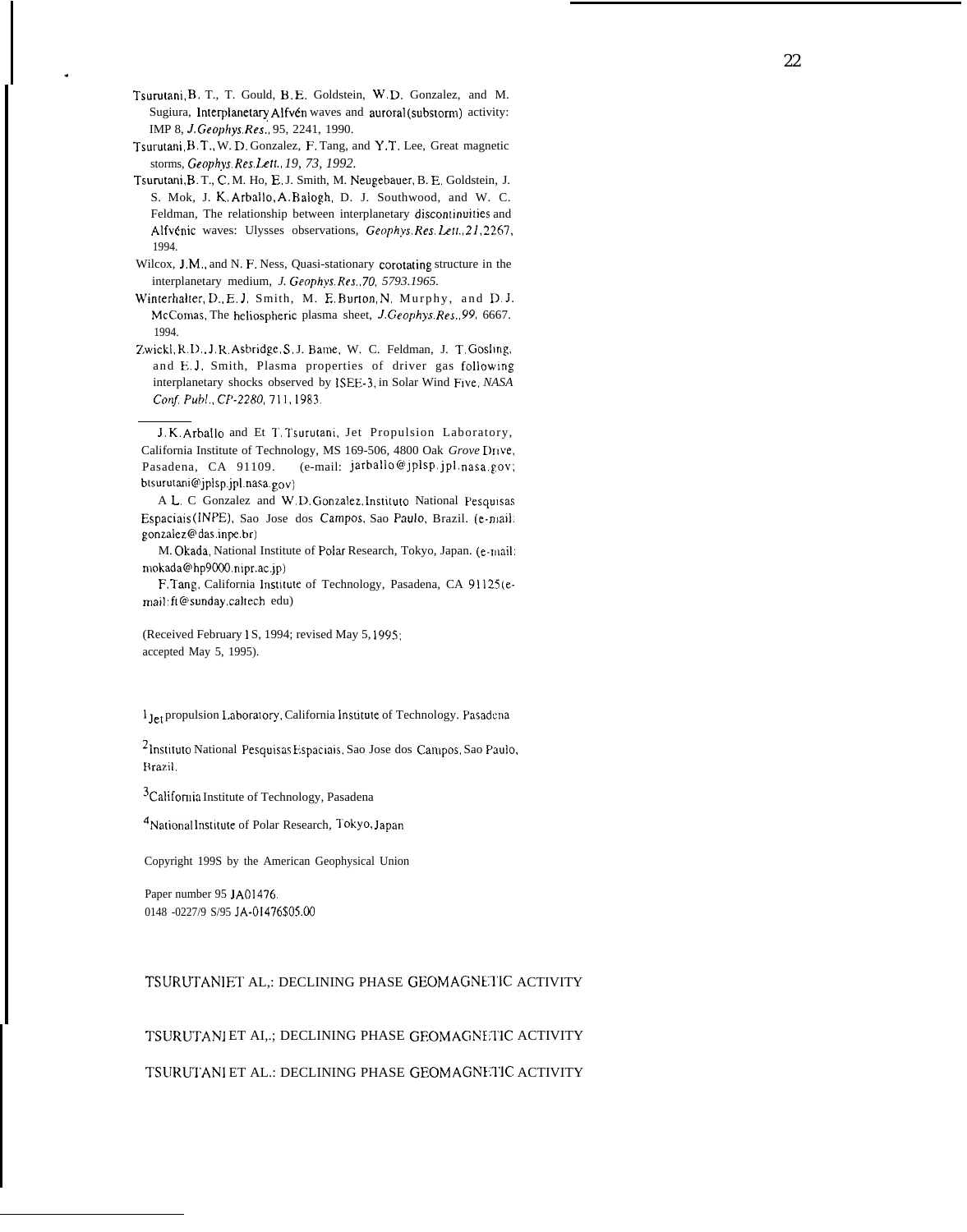TSURUTAN1 ET AL,: DECLINING PHASE GEOMAGNETIC ACTIVITY TSURUTANIET AL.: DECLINING PHASE GEOMAGNETIC ACTIVITY TSURUTANI ET AL.: DECLINING PHASE GEOMAGNETIC ACTIVITY TSURUTANI ET AL,: DECLINING PHASE GEOMAGNETIC ACTIVITY TSURUTANI ET AL.: DECLINING PHASE, GEOMAGNETIC ACTI VI'IY TSURUTANIET AL.: DECLINING PHASE GEOMAGNETIC ACTIVITY TSURUTANI ET AL.: DECLINING PHASE GEOMAGNETIC ACTIVITY TSURUTANIET' AL.: DECLINING PHASE GEOMAGNETIC ACTIVITY TSURUTANIET AI..: DECLINING PHASE GEOMAGNETIC ACTIVITY TSURUTANIET AL.: DECLINING PHASE GEOMAGNETIC ACTIVITY TSURUTANIET AL.: DECLINING PHASE GEOMAGNETIC ACTIVI ["Y TSURUTANIET AL.: DECLINING PHASE GEOMAGNETIC ACTIVITY TSURUTANIET AL,: DECLINING PHASE GEOMAGNETIC ACTIVII'Y TSURUTANI ET AL.: DECLINING <sup>PH</sup>IASE GEOMAGNETIC ACTIVITY TSURUTAN1 ET Al..: DECLINING PHASE GEOMAGNETIC ACTIVITY TSURUTANI ET AL,: DECLINING PHASE GEOMAGNETICACTIVITY TSURUTAN1 ET AL..: DECLINING P} IASF, GEOMAGNE3'lC **ACTIVITY** TSURUTANI ET AL.: DECLINING PHASE GEOMAGNETIC ACTI VITY TSURUTANI ET AL.: DECLINING PHASE GEOMAGNETIC ACTIVITY TSURUI'ANI El' AL.: DECLINING PHASE GEOMAGNEI'JC ACTl\'ITY TSURUTANIET AL.: DECLINING PHASE GEOMAGNETIC ACTIVITY TSURUTANIET AL.: DECLINING PHASE GEOMAGNETIC ACTIVITY TSURUTANIET AL.: DECLINING PHASE GEOMAGNETIC ACTIVITY TSURUTANIET AL,: DECLINING PHASE GEOMAGNETIC ACTIVITY TSURUTANIET AI.,: DECLINING PHASE GEOMAGNETIC ACTIVITY TSURUTANI ET AL,: DECI,INING PHASE GEOMAGNETIC ACTIVITY TSURUTANI ET AL.: DECLINING PHASE GEOMAGNETIC ACTIVITY TSURUTANI ET AL.: DECLINING PHASE GEOMAGNI TIC ACTI VITY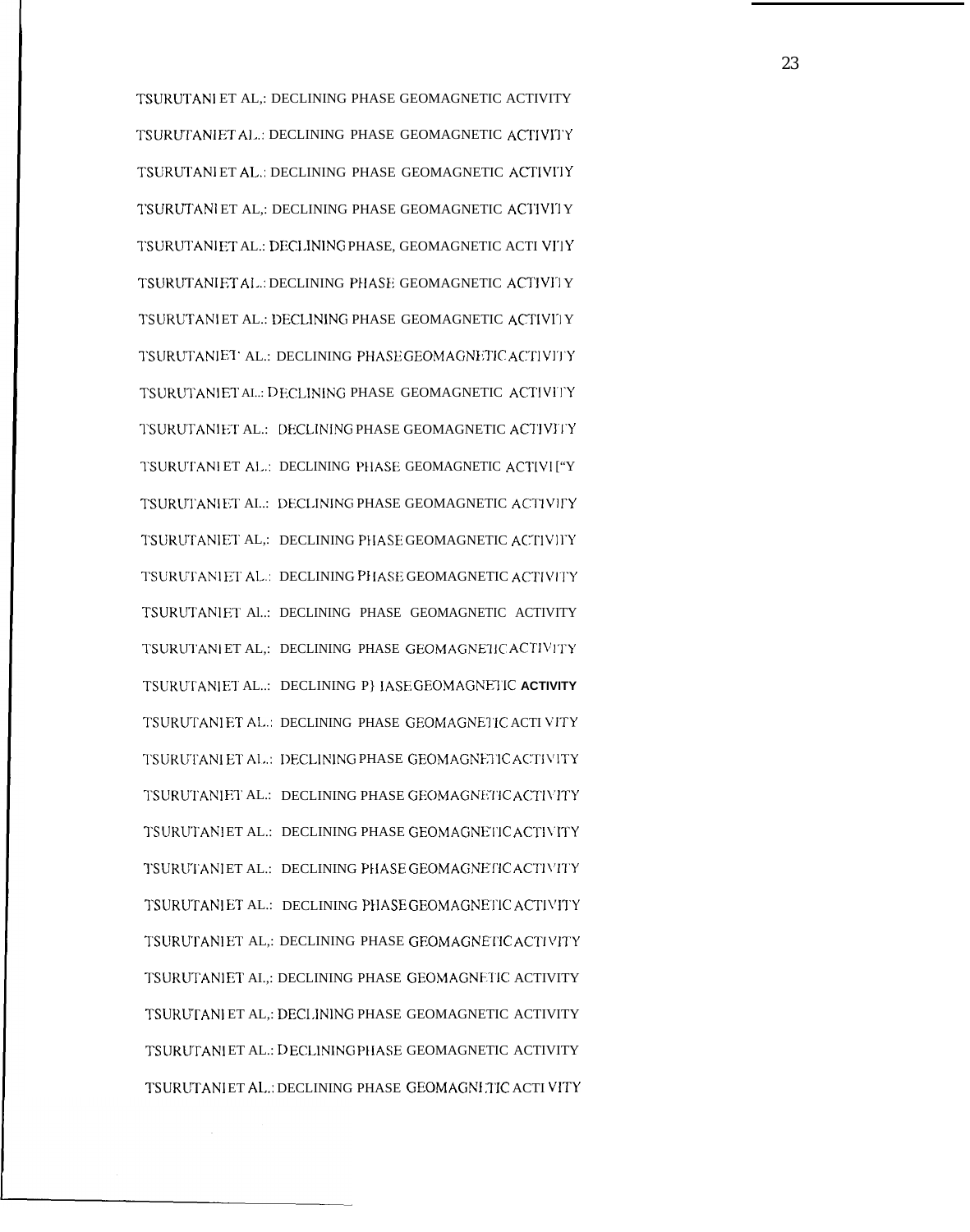Figure Captions

.

.

Figure 1. The IMF  $B_z$ , Dst,  $V_{sw}$ , and IMF *IBI* for 1974. Two sequences of corotating streams are indicated in the solar wind speed panel. These streams are responsible for moderate to weak magnetic storms. The three largest intensity magnetic storms are called out as the A, B, and C events. These storms are caused by fast ejects from the Sun and are not related to corotating streams The sectors are denoted at the top of the figure.

Figure 2. Same format as Figure 1, but for IMF  $B_x$ ,  $B_y$ ,  $V_{sw}$ , N and *T.*

Figure 3. Dst in a "recovery" phase of a magnetic storm.  $V_{SW}$ , N, *T*, the IMF, *AE* and *Dst* or days 135 through 138, 1974. The ring current does not have a classic decay profile, but *Dst* stays within the range of - -10 to -50 nT for days. Short *Dsf* decreases are accompanied by southward  $B_7(B_5)$  events and AE increases. Presumably, magnetic reconnection through the  $B_z$  southward turnings causes the injection of fresh plasma into the magnetosphere, leading to small enhancements of the ring cument.

#### **Figure 4.** Hourly averages of *ap, AE* and Dsr for 1974

Figure 5. The IMF B magnitude,  $B_7$ ,  $AE$  and  $Dst$  for day 136, 1974. Increases in  $B_s$  and  $AE$  and slightly delayed increases in Dsr are illustrated by this example.

Figure 6. Cross correlation between the solar wind  $V_y$  and  $B_y$  for day 136, 1974. The peak correlation coefficient "at zero lag indicates that the  $B_y$  and  $V_y$  fluctuations are Alfv $\epsilon$ n waves propagating outward from the Sun.

Figure 7. The *Dst* - -65 nT storm created by a corotating stream/heliospheric current sheet (HCS) interaction on day 25, 1974.

Figure 8. A  $Ds$  --45 nT magnetic storm created by a corotating stream/HCS plasma sheet interaction on days 177-178.

Figure 9. Two of the streams and shocks responsible for the day 185-187 complex magnetic storm (the A event). The solar wind speed, density, magnetic field magnitude, and  $B_z$  component are displayed. Hourly average  $Dst$  is given in the bottom panel.

**Figure** 10. The B storm event. The  $B<sub>s</sub>$  event responsible for the storm is created by shock compression of upstream  $B<sub>s</sub>$  fields.

Figure 11. The C storm event. The storm is created by  $B<sub>s</sub>$  within the driver gas (a magnetic cloud).

Figure 12, A schematic of the solar wind causes of geomagnetic quiet, small to moderate magnetic storms, and HILDCAAS during the descending phase of the solar cycle,